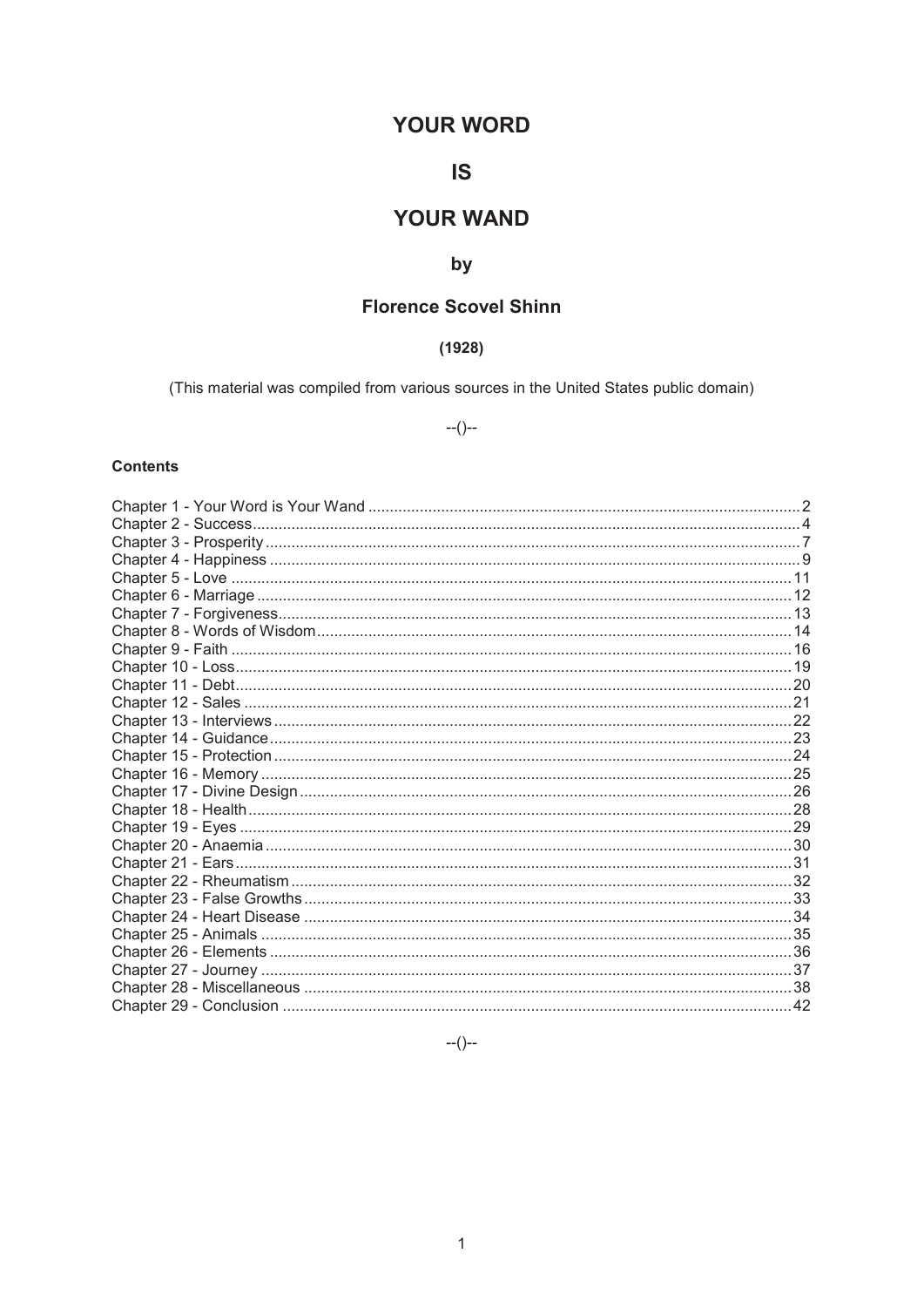### **Your Word Is Your Wand**

Man's word is his wand filled with magic and power!

Jesus Christ emphasized the power of the word; "By thy words thou shalt be justified and by thy words thou shalt be condemned," and "death and life are in the power of the tongue."

So man has power to change an unhappy condition by waving over it the wand of his word.

In the place of sorrow appears joy, in the place of sickness appears health, in the place of lack appears plenty.

For example: A woman came for a treatment for prosperity. She possessed just two dollars in the world.

I said: "We bless the two dollars and know that you have the magic purse of the Spirit; it can never be depleted; as money goes out, immediately money comes in, under grace in perfect ways.

I see it always crammed, jammed with money: Yellow bills, green bills, pink checks, blue checks, white checks, gold, silver and currency. I see it bulging with abundance!"

She replied: "I feel my bag heavy with money," and was so filled with faith that she gave me one of her dollars as a love offering. I did not dare refuse it and see lack for her, as it was important that I hold the picture of plenty.

Shortly afterwards she was made a gift of six thousand dollars. Fearless faith and the spoken word brought it to pass.

The affirmation of the magic purse is very powerful, as it brings a vivid picture to the mind. It is impossible not to see your purse or wallet filled with money when using the words, "crammed, jammed."

The imaging faculty is the creative faculty and it is important to choose words which bring a flash of the fulfillment of the demand.

Never force a picture by visualizing; let the Divine Idea flash into your conscious mind; then the student is working according to the Divine Design.

(See *The Game of Life and How to Play It*, pages 75 - 84)

Jesus Christ said: "Ye shall know the Truth and the Truth shall make you free."

This means that man must know the Truth of every situation which confronts him. There is no Truth in lack or limitation. *He waves over it the wand of His Word and the wilderness rejoices and blossoms as the rose.*

Fear, doubt, anxiety, anger, resentment pull down the cells of the body, shock the nervous system and are the causes of disease and disaster.

Happiness and health must be earned by absolute control of the emotional nature.

Power moves but is never moved. When man stands calm and serene, has a good appetite, feels contented and happy when appearances are against him, he has reached mastery. Then he has the power to "rebuke the winds and the waves," to control conditions.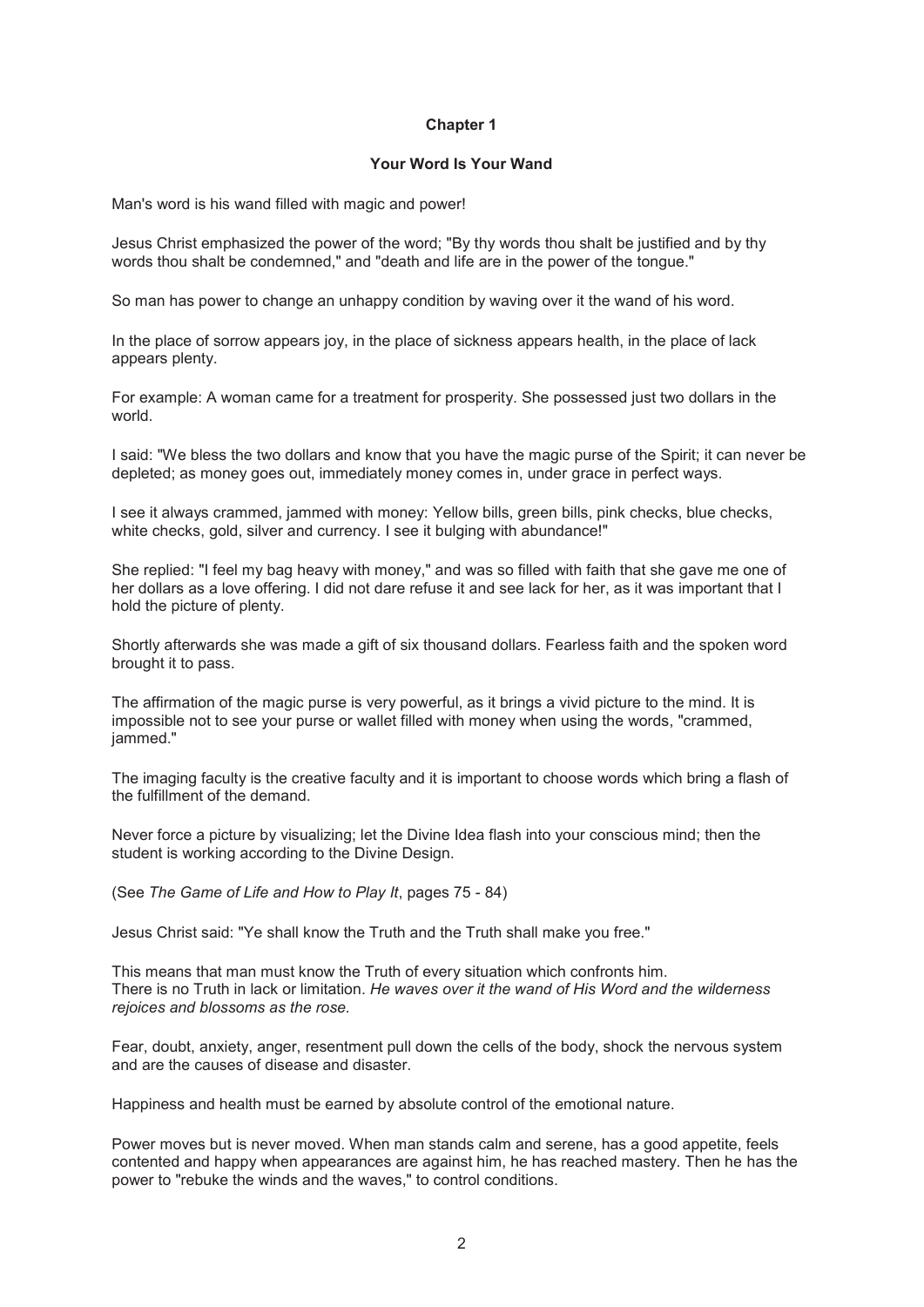His word is his wand and he transmutes apparent failure into success.

He knows his universal supply is endless and immediate and all his needs manifest instantly on the external.

For example, a woman at sea awoke in the morning hearing the fog-horns blowing. A dense fog had settled on the ocean with no apparent signs of clearing. She immediately spoke the word: "There are no fogs in Divine Mind, so let the fog be lifted! I give thanks for the sun!

Soon the sun came out, for man has dominion over "the elements - over all created things."

Every man has power to lift the fog in his life. It may be a fog of lack of money, love, happiness or health.

Give thanks for the sun!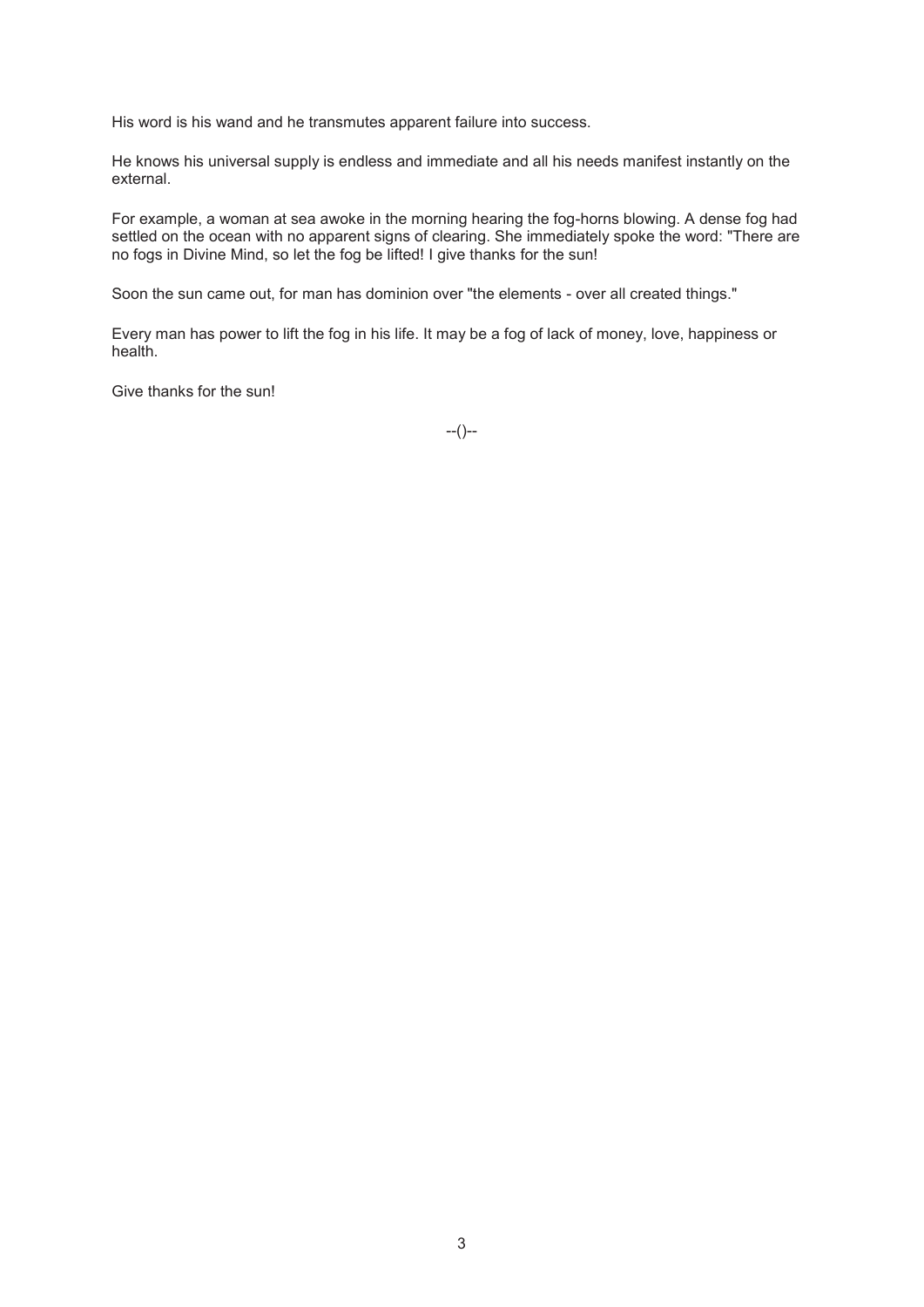### **Success**

There are certain words or pictures which impress the subconscious mind.

For example: A man called asking me to speak the word for his right work.

I gave him the statement: "Behold I have set before thee the open door of destiny and no man shall shut it!"

It didn't seem to make much impression, so I was inspired to add: "And no man shall shut it for it is nailed back!"

The man was electrified and went out walking on air. Within a few weeks he was called to a distant city to fill a wonderful position which came about in a miraculous way.

I give another example of a woman who fearlessly followed a "hunch."

She was working for a small salary when she read my book, The Game of Life and How to Play It. The thought came in a flash, to start in business for herself and open a Tearoom and Candy Shop.

The idea staggered her at first, but it persisted, so she boldly went forth and procured a shop and assistants.

She "spoke the word for supply," for she did not have money to back her enterprise. It came in miraculous ways, and the shop opened!

From the first day it was filled with people, and now it is "crammed jammed"; they stand in line and wait.

One day, being a holiday, her assistants became gloomy and said they could not expect to do much business. My student, however, replied that God was her supply and *every* day was a *good* day.

In the afternoon an old friend came in to see the shop and bought a two pound box of candy. He gave her a check and when she looked at it she found it was for a hundred dollars. So it was indeed a good day! One hundred dollars for a box of candy!

She says every morning she enters the shop with wonder and gives thanks that she had the *fearless faith that wins!* 

### **Affirmations**

The decks are now cleared for Divine Action and my own comes to me under grace in a magical way.

I now let go of worn-out conditions and worn-out things. Divine order is established in my mind, body and affairs. "Behold, I make all things new."

My seeming impossible good now comes to pass, the unexpected now happens!

The "four winds of success" now blow to me my own. From North, South, East and West comes my endless good.

The Christ in me is risen, I now fulfill my destiny

Endless good now comes to me in endless ways.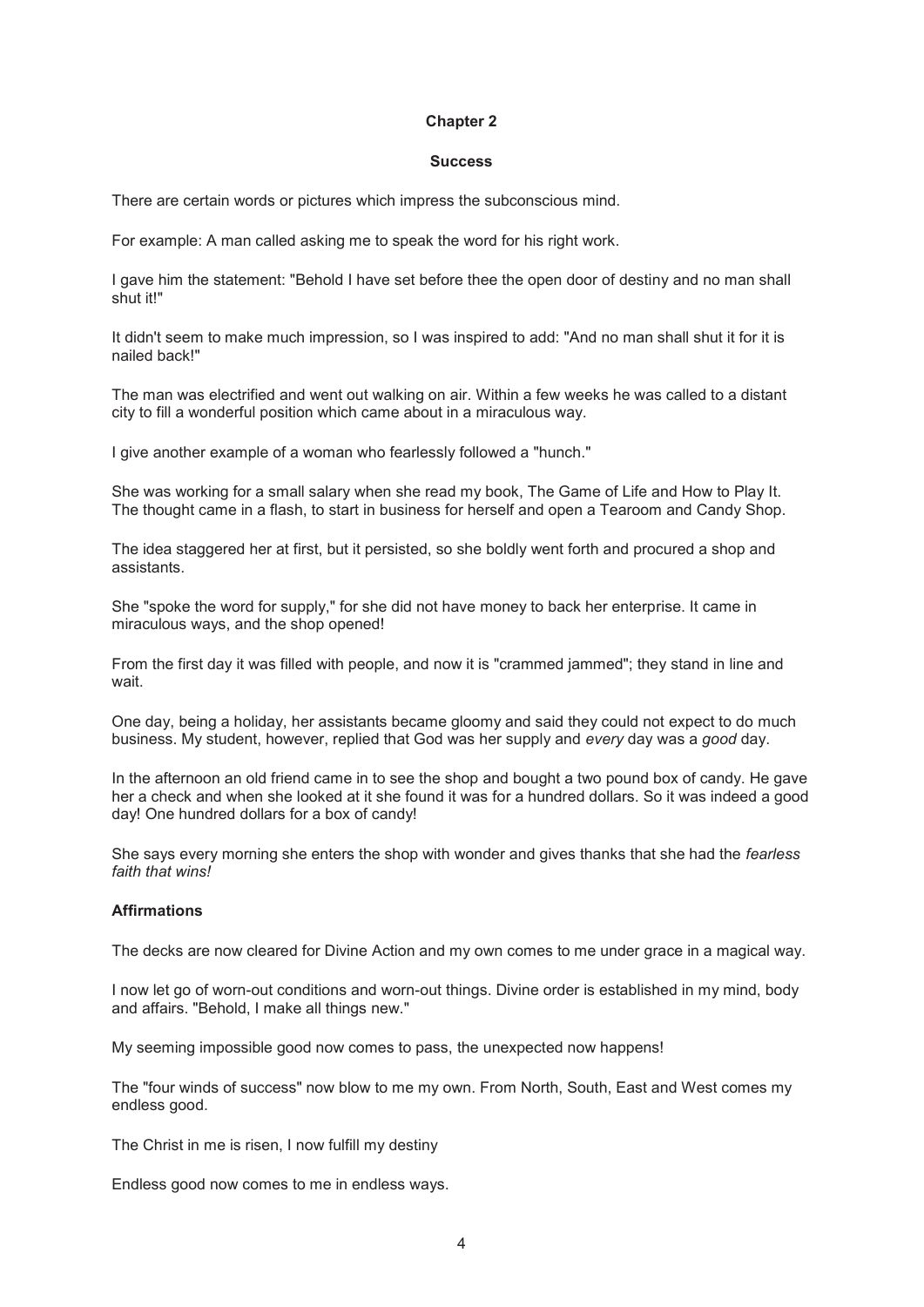I clap my cymbals and rejoice, for Jehovah goes before me making clear, easy and successful my way!

I give thanks for my whirlwind success. I sweep all before me for I work with the Spirit and follow the Divine Plan of my life.

My Spiritual Sporting blood is up! I am more than equal to this situation.

I am awake to my good, and gather in the harvest of endless opportunities.

I am harmonious, poised and magnetic. I now draw to myself my own. My power is God's power and is irresistible!

Divine Order is now established in my mind, body and affairs. I see clearly and act quickly and my greatest expectations come to pass in a miraculous way.

There is no competition on the spiritual plane. What is rightfully mine is given me under grace.

I have within me an undiscovered country, which is revealed to me now, in the name of Jesus Christ.

Behold! I have set before thee the open door of Destiny and no man shall shut it, for it nailed back.

The tide of Destiny has turned and everything comes my way.

I banish the past and now live in the wonderful now, where happy surprises come to me each day.

There are no lost opportunities in Divine Mind, as one door shuts another door is opened.

I have a magical work in a magical way, I give magical service for magical pay.

The genius within me is now released. I now fulfill my destiny.

I make friends with hindrances and every obstacle becomes a stepping-stone. Every-thing in the Universe, visible and invisible, is working to bring to me my own.

I give thanks that the walls of Jericho fall down and all lack, limitation and failure are wiped out of my consciousness in the name of Jesus Christ.

I am now on the royal road of Success, Happiness and Abundance, all the traffic goes my way.

I will not weary of well-doing, for when I least expect it I shall reap.

Jehovah goes before me and the battle is won! All enemy thoughts are wiped out. I am victorious in the name of Jesus Christ.

There are no obstacles in Divine Mind, therefore, there is nothing to obstruct my good.

All obstacles now vanish from my pathway. Doors fly open, gates are lifted and I enter the Kingdom of fulfillment, under grace.

Rhythm, harmony and balance are now established in my mind, body and affairs.

New fields of Divine activity now open for me and these fields are white with harvest.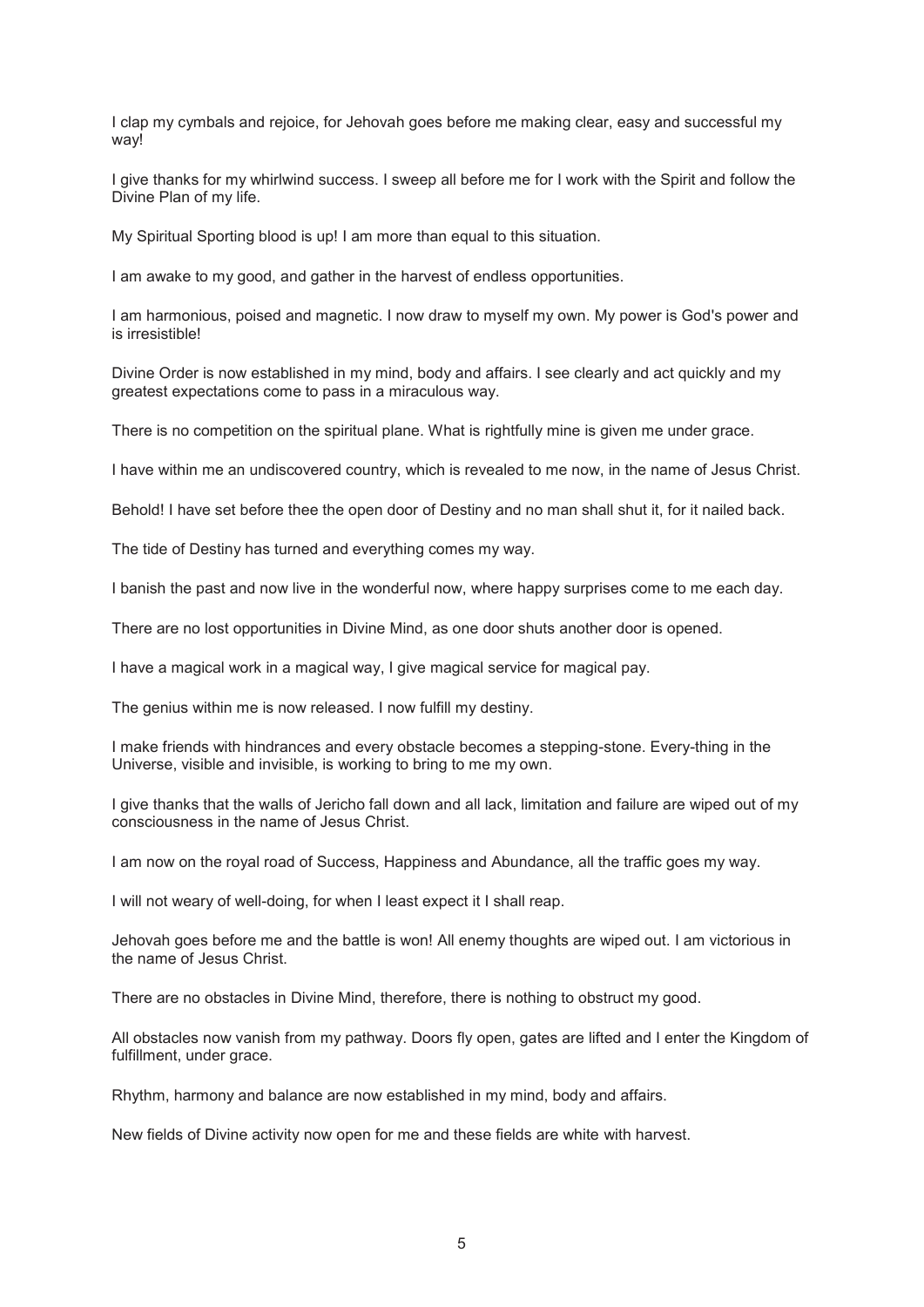Man's will is powerless to interfere with God's will. God's will is now done in my mind, body and affairs.

God's plan for me is permanent and cannot be budged. I am true to my heavenly vision.

The Divine Plan of my life now takes shape in definite, concrete experiences leading to my heart's desire.

I now draw from the Universal Substance, with irresistible power and determination, that which is mine by Divine Right.

I do not resist this situation. I put it in the hands of Infinite Love and Wisdom. Let the Divine idea now come to pass.

My good now flows to me in a steady, unbroken, ever-increasing stream of success, happiness and abundance.

There are no lost opportunities in the Kingdom. As one door shuts another door opens.

There is nothing to fear for there is no power to hurt. I walk up to the lion on my pathway and find an angel in armor, and victory in the name of Jesus Christ.

I am in perfect harmony with the working of the law. I stand aside and let Infinite Intelligence make easy and successful my way.

The ground I am on is holy ground. The ground I am on is successful ground.

New fields of Divine Activity now open for me. Unexpected doors fly open, unexpected channels are free.

What God has done for others He can do for me and more!

I am as necessary to God as He is to me, for I am the channel to bring His plan to pass.

I do not limit God by seeing limitation in myself. With God and myself all things are possible.

Giving precedes receiving and my gifts to others precede God's gifts to me.

Every man is a golden link in the chain of my good.

My poise is built upon a rock, I see clearly and act quickly.

God cannot fail, so I cannot fail. "The warrior within me" has already won.

Thy Kingdom come in me, Thy will be done in me and my affairs.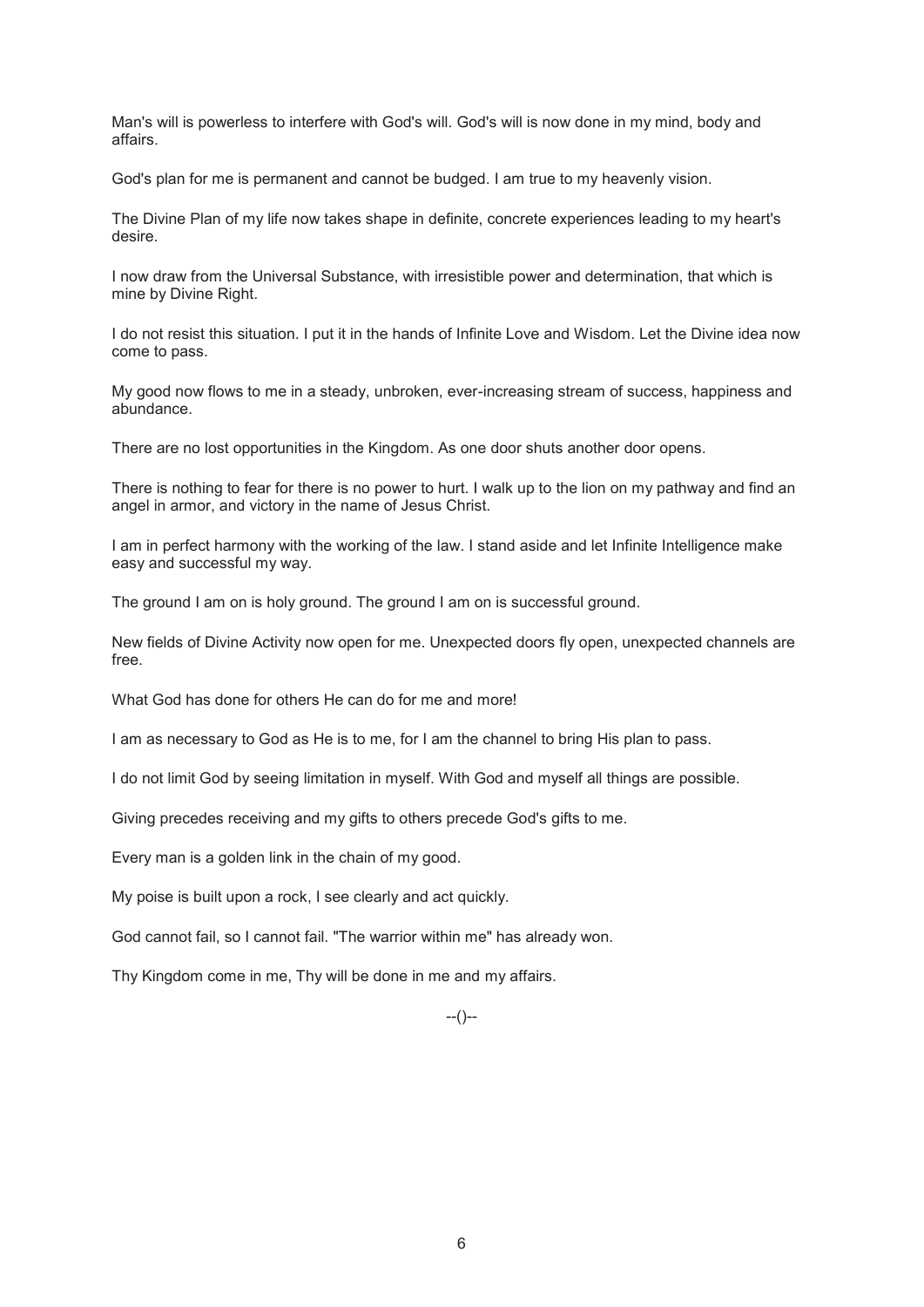### **Prosperity**

### (See also *The Game of Life and How to Play It*.)

Man comes into the world financed by God, with all that he desires or requires already on his pathway.

This supply is released through faith and the Spoken Word.

"If thou canst believe, all things are possible."

For example: A woman came to me one day to tell me of her experience in using an affirmation she had read in my book, The Game of Life and How to Play It.

She was without experience but desired a good position on the stage. She took the affirmation: "Infinite Spirit, open the way for my great abundance. I am an irresistible magnet for all that belongs to me by Divine Right."

She was given a very important part in a successful opera.

She said: "It was a miracle, due to the affirmation, which I repeated hundreds of times."

### **Affirmations**

I now draw from the abundance of the spheres my immediate and endless supply. All Channels are free! All Doors are open!

I now release the gold-mine within me. I am linked with an endless golden stream of prosperity which comes to me under grace in perfect ways.

Goodness and mercy shall follow me all the days of my life and I shall dwell in the house of abundance forever.

My God is a God of plenty and I now receive all that I desire or require, and more.

All that is mine by Divine Right is now released and reaches me in great avalanches of abundance, under grace in miraculous ways.

My supply is endless, inexhaustible and immediate and comes to me under grace in perfect ways.

All channels are free and all doors fly open for my immediate and endless, Divinely Designed supply.

My ships come in over a calm sea, under grace in perfect ways.

I give thanks that the millions which are mine by Divine Right, now pour in and pile up under grace in perfect ways.

Unexpected doors fly open, unexpected channels are free, and endless avalanches of abundance are poured out upon me, under grace in perfect ways.

I spend money under direct inspiration wisely and fearlessly, knowing my supply is endless and immediate.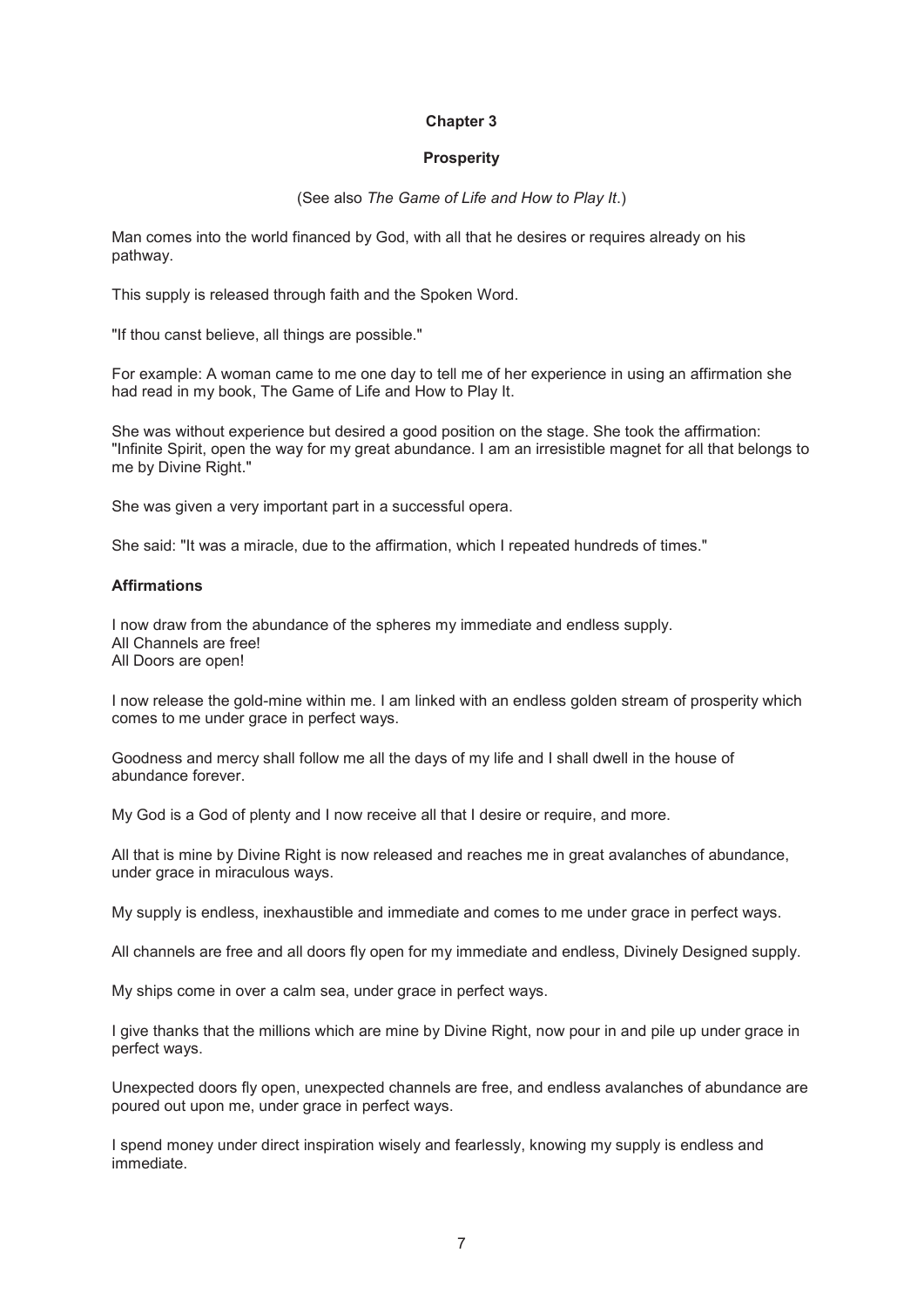I am fearless in letting money go out, knowing God is my immediate and endless supply.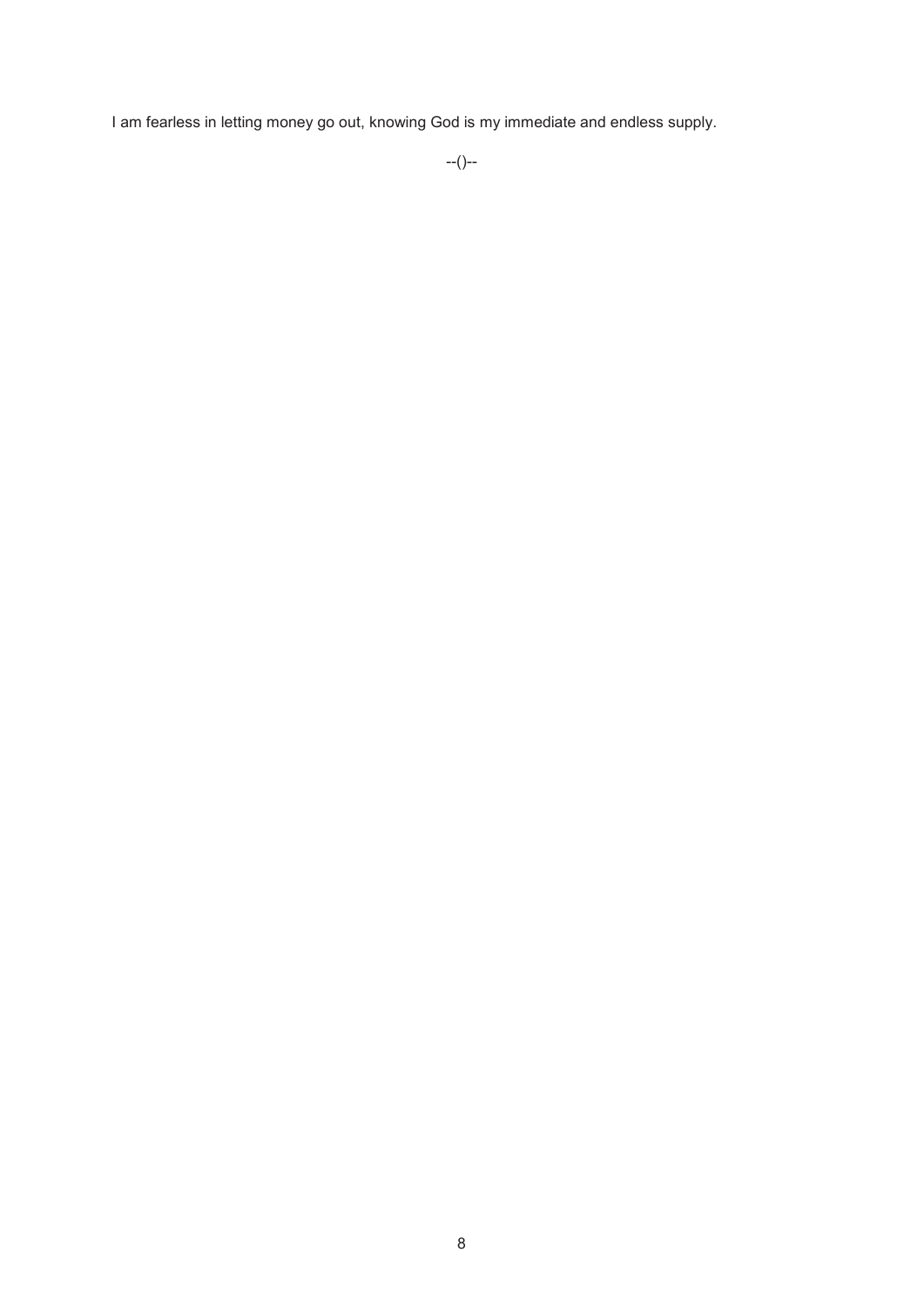### **Happiness**

In that wonderful moving picture, "The Thief of Bagdad," we were told in letters of light that happiness must be earned!

It is earned through perfect control of the emotional nature.

There can be no happiness where there is fear, apprehension or dread. With perfect faith in God comes a feeling of security and happiness.

When man knows that there is an invincible power that protects him and all that he loves, and brings to him every righteous desire of the heart, he relaxes all nervous tension and is happy and satisfied.

He is undisturbed by adverse appearances, knowing that Infinite Intelligence is protecting his interests and utilizing every situation to bring his good to pass.

"I will make a way in the wilderness and rivers in a desert."

Uneasy lies the head that wears a frown. Anger, resentment, ill-will, jealousy and revenge rob man of his happiness and bring sickness, failure and poverty in their wake.

Resentment has ruined more homes than drink and killed more people than war.

For example: There was a woman who was healthy and happy and married to a man she loved.

The man died and left part of his estate to a relative. The woman was filled with resentment. She lost weight, was unable to do her work, developed gall-stones and became very ill.

A metaphysician called upon her one day. He said: "Woman, see what hate and resentment have done to you; they have caused hard stones to form in your body and only forgiveness and good-will can cure you."

The woman saw the Truth of the statement. She became harmonious and forgiving and regained her splendid health.

### **Affirmations**

I am now deluged with the happiness that was planned for me in the Beginning. My barns are full, my cup flows over with joy.

My endless good now comes to me in endless ways.

I have a wonderful joy in a wonderful way, and my wonderful joy has come to stay.

Happy surprises come to me each day. "I look with wonder at that which is before me."

I walk boldly up to the lion on my pathway and find it is a friendly Airedale.

I am harmonious, happy, radiant; detached from the tyranny of fear.

My happiness is built upon a rock. It is mine now and for all eternity.

My good now flows to me in a steady unbroken, ever-increasing stream of happiness.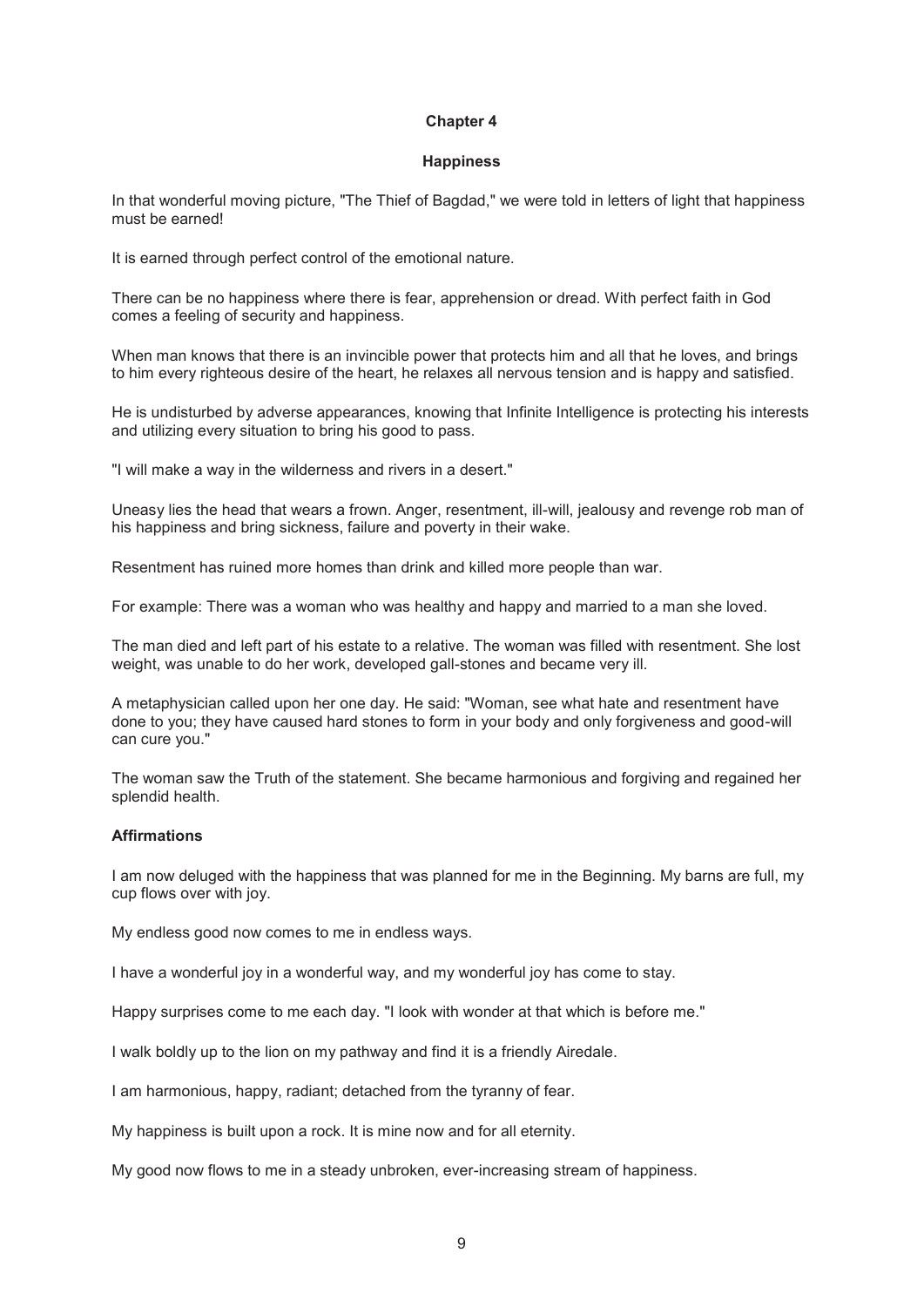My happiness is God's affair, therefore, no one can interfere.

As I am one with God I am now one with my heart's desire.

I give thanks for my permanent happiness, my permanent health, my permanent wealth, my permanent love.

I am harmonious, happy and Divinely magnetic, and now draw to me my ships over a calm sea.

God's ideas for me are perfect and permanent.

My heart's desire is a perfect idea in Divine Mine, incorruptible and indestructible, and now comes to pass, under grace in a magical way.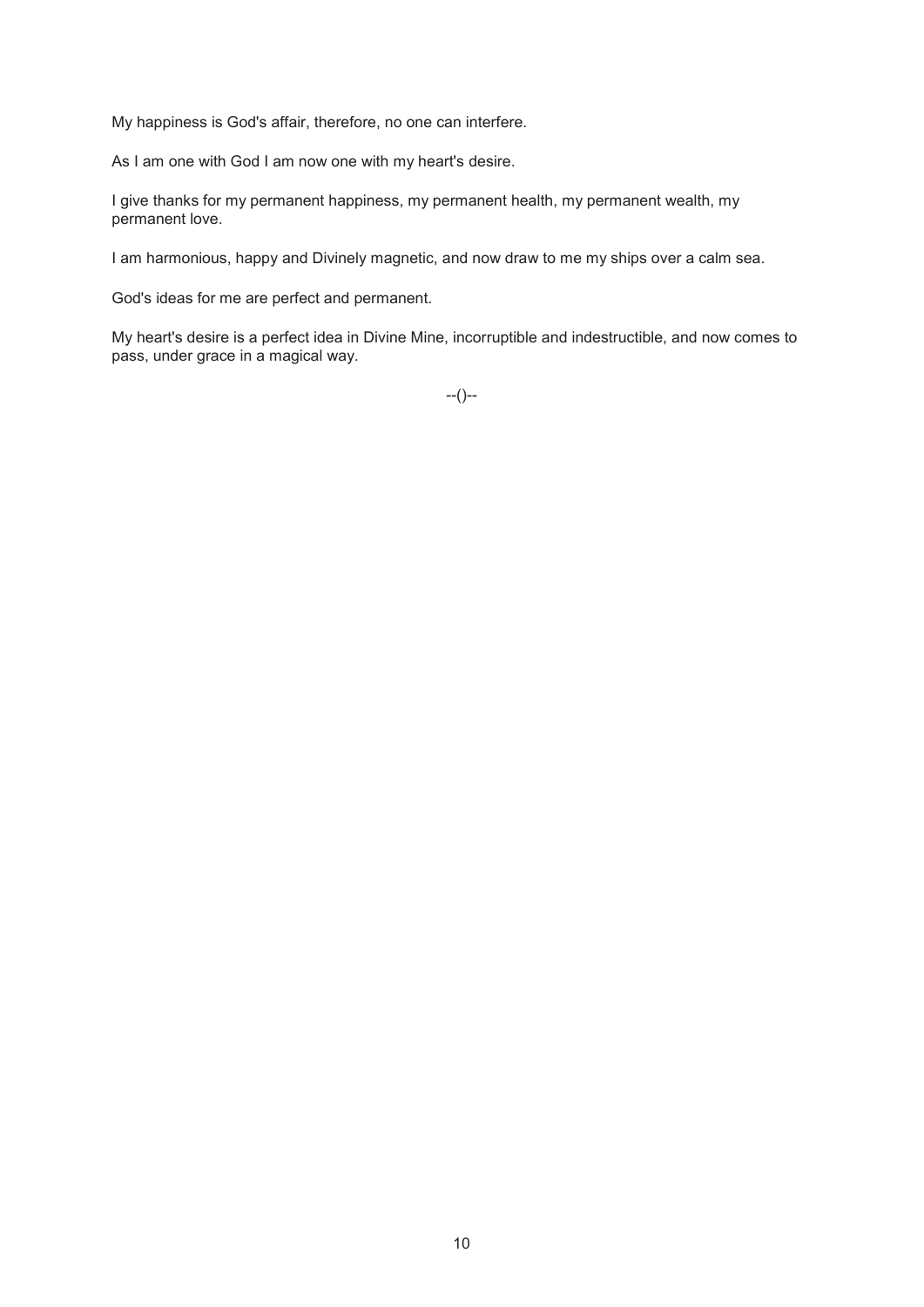### **Love**

With love usually comes terrific fear. Nearly every woman comes into the world with a mythical woman in the back of her mind who is to rob her of her love.

She has been called "the other woman." Of course it comes from woman's belief in duality. So long as she visualizes interference, it will come.

It is usually very difficult for a woman to see herself loved by the man she loves, so these affirmations are to impress the truth of the situation upon her subconscious mind, for in reality there is only oneness.

(See *The Game of Life and How to Play It*, pages 56-65.)

### **Affirmations**

As I am one with God, the Undivided One, I am one with my undivided love and undivided happiness.

The light of the Christ within now wipes out all fear, doubt, anger and resentment. God's love pours through me, an irresistible magnetic current. I see only perfection and draw to me my own.

Divine Love, through me, now dissolves all seeming obstacles and makes clear, easy and successful my way.

I love everyone and everyone loves me. My apparent enemy becomes my friend, a golden link in the chain of my good.

I am at peace with myself and with the whole world. I love everyone and everyone loves me. The flood gates of my good now open.

 $-(-)$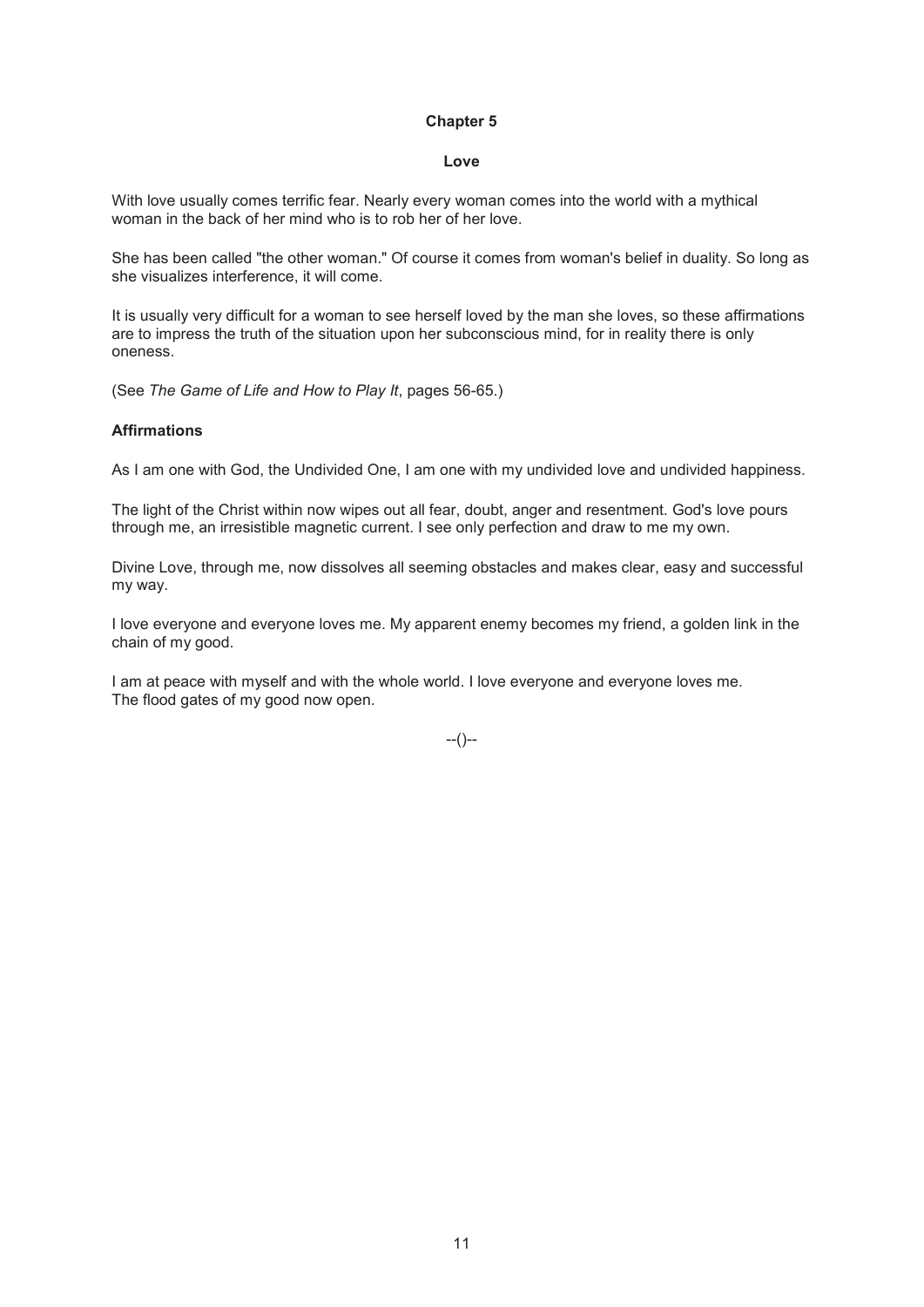### **Marriage**

Unless marriage is built upon the rock of oneness it cannot stand; "Two Souls with but a single thought, two hearts that beat as one."

The poet understood this, for unless man and wife are living the same thoughts (or living in the same thought world), they must inevitably drift apart.

Thought is a tremendous vibratory force and man is drawn to his thought creations.

For example: A man and woman married and were apparently happy. The man became successful and his tastes improved, but the wife still lived in a limited consciousness.

Whenever the man bought anything he went to the best shops and selected what he needed regardless of price.

Whenever the wife went out she haunted the Five and Ten Cent Stores.

He was living (in thought), on Fifth Avenue and her thought world was on Third Avenue.

Eventually the break and separation came.

We see this so often in the cases of rich and successful men who desert their faithful, hardworking wives later in life.

The wife must keep pace with her husband's taste and ambitions and live in his thought world, for where a man thinketh in his heart there is he.

There is for each person his "other half" or divine selection.

These two are one in their thought worlds.

These are the two "whom God has joined together and no man shall (or can) part asunder."

"The twain shall be made one," for in the superconscious mind of each is the same Divine Plan.

### **AFFIRMATION**

I give thanks that the marriage made in heaven is now made manifest upon earth. "The twain shall be made one" now and for all eternity.

 $-(-)$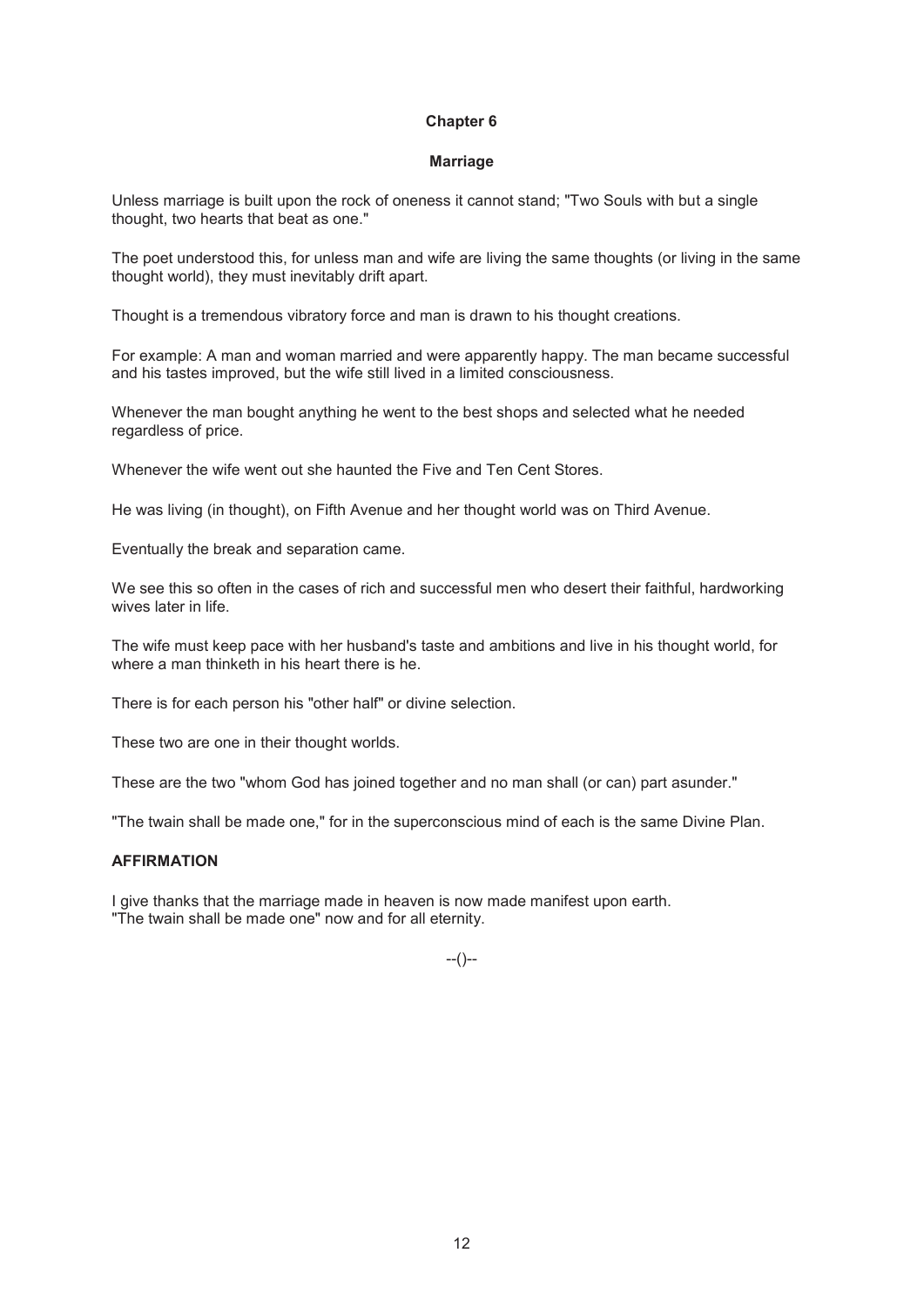# **Forgiveness**

# **Affirmations**

I forgive everyone and everyone forgives me. The gates swing open for my good.

I call on the law of forgiveness. I am free from mistakes and the consequences of mistakes. I am under grace and not under karmic law.

Though my mistakes be as scarlet, I shall be washed whiter than snow.

What didn't happen in the Kingdom never happened anywhere.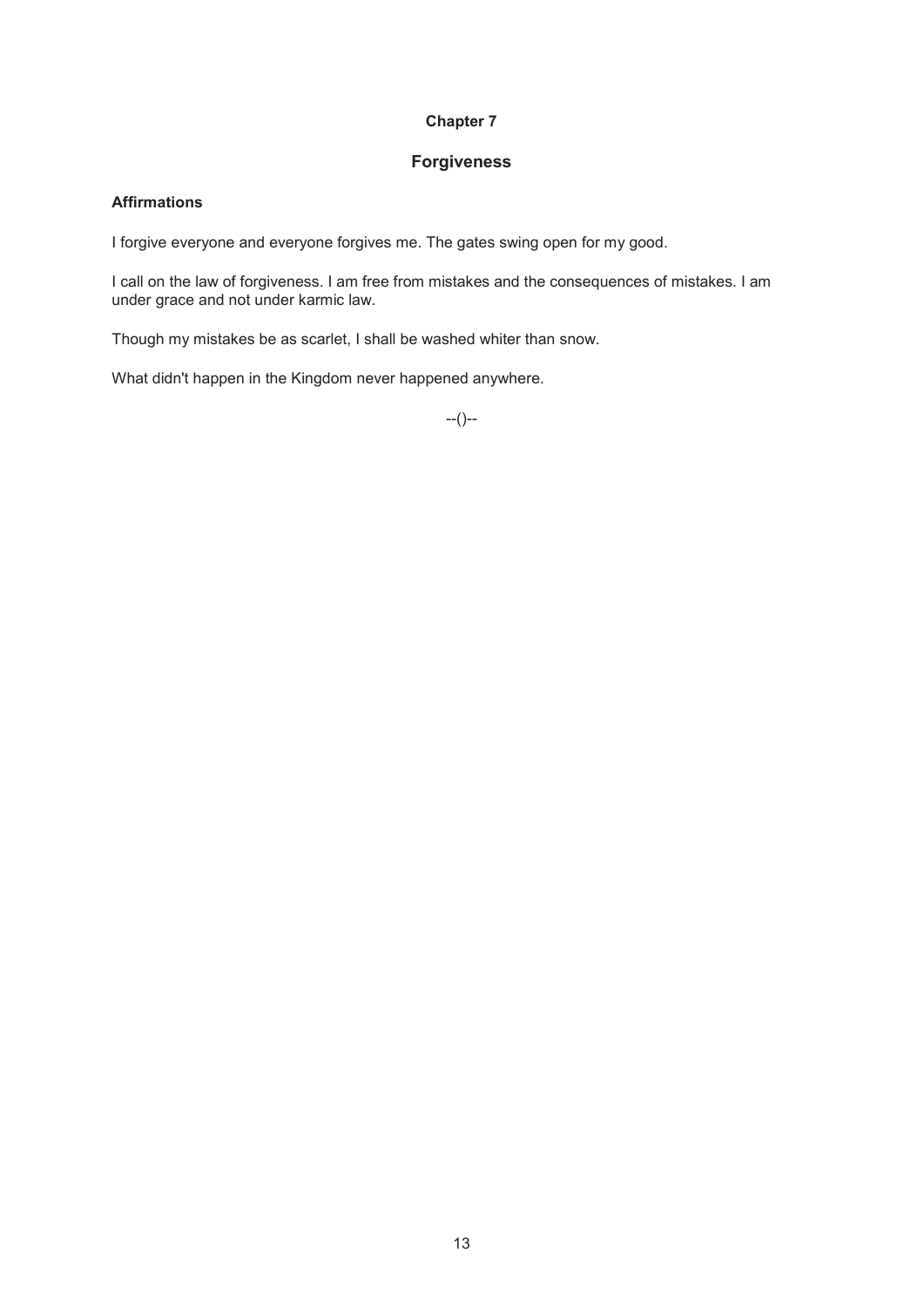### **Words Of Wisdom**

### **Affirmations**

"Faith without nerve is dead."

There is never a slip 'twixt the right cup and right lip.

Never look or you'd never leap.

God works in unexpected places, through unexpected people, at unexpected times, His wonders to perform.

Power moves but is never moved.

Loving your neighbor means not to limit your neighbor in word, thought or deed.

"Never argue with a hunch."

Christopher Columbus followed a hunch.

The Kingdom of Heaven is the realm of perfect ideas.

It is dark before the dawn but the dawn never fails. Trust in the dawn.

When in doubt play trumps, do the fearless thing.

It is the fearless thing that counts.

Never do today what intuition says to do tomorrow.

It's a great life if you don't reason.

Regard your neighbor as yourself.

Never hinder another's hunch.

Selfishness binds and blocks. Every loving and unselfish thought has in it the germ of success.

Be not weary of make-believing. When you least expect it you shall reap.

Faith is elastic. Stretch it to the end of your demonstration.

Before you call you are answered, for the supply precedes the demand.

What you do for others you are doing for yourself.

Every act committed while angry or resentful brings unhappy reaction.

Sorrow and disappointment follow in the wake of deceit and subterfuge. The way of the transgressor is hard. "No good thing will be withheld from him who walks uprightly.

There is no power in evil. It is nothing; therefore can only come to nothing.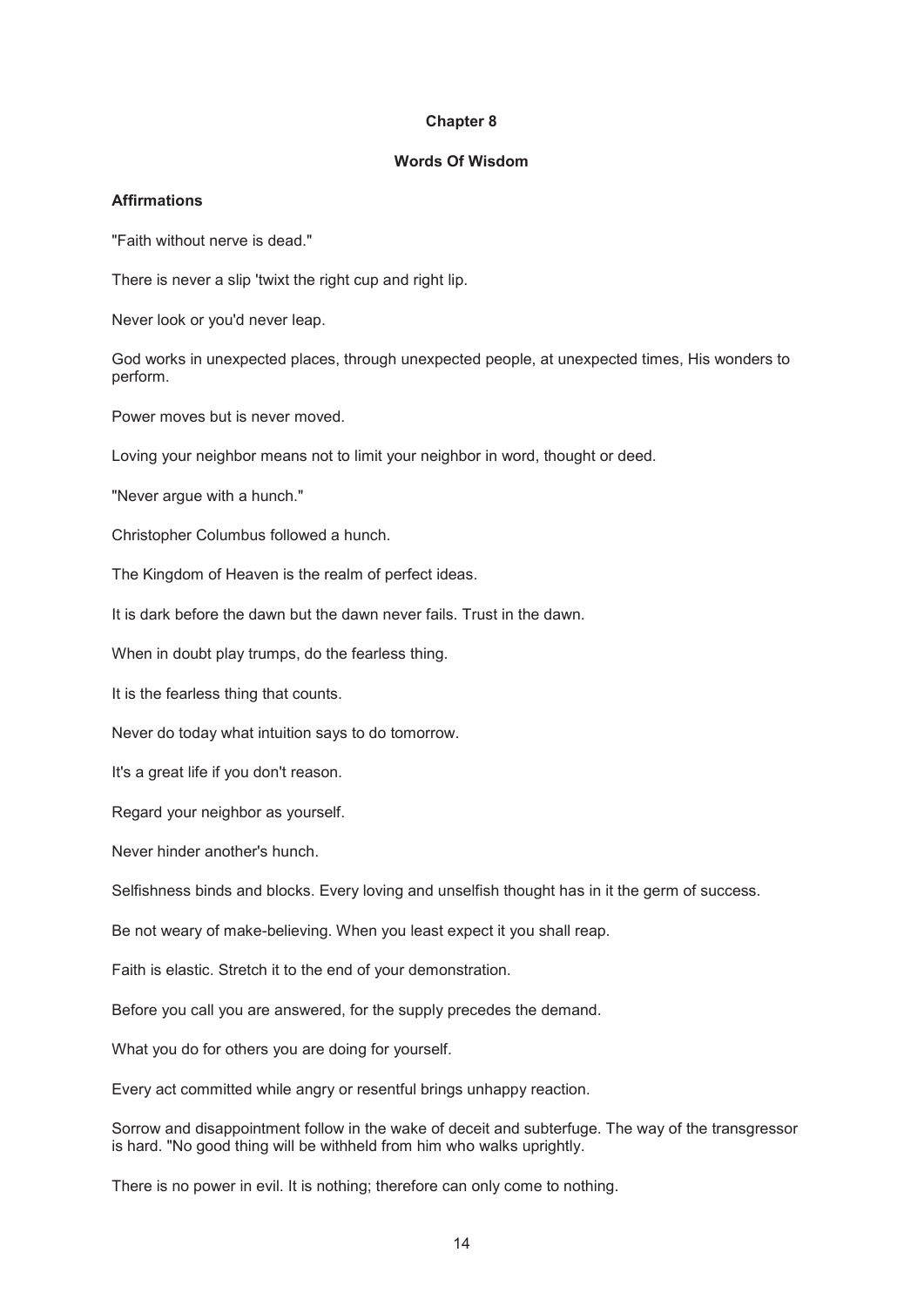Fear and impatience demagnetize. Poise magnetizes.

Drown the reasoning mind with your affirmation. Jehoshaphat clapped his cymbals so that he wouldn't hear himself think.

All bonding is an illusion of the race consciousness. There is always a way out of every situation, under grace. Every man is free to do the will of God.

Sure-ism is stronger than Optimism.

"Divine ideas never conflict."

It is dangerous to stop in the middle of a hunch. Infinite Spirit is never too late.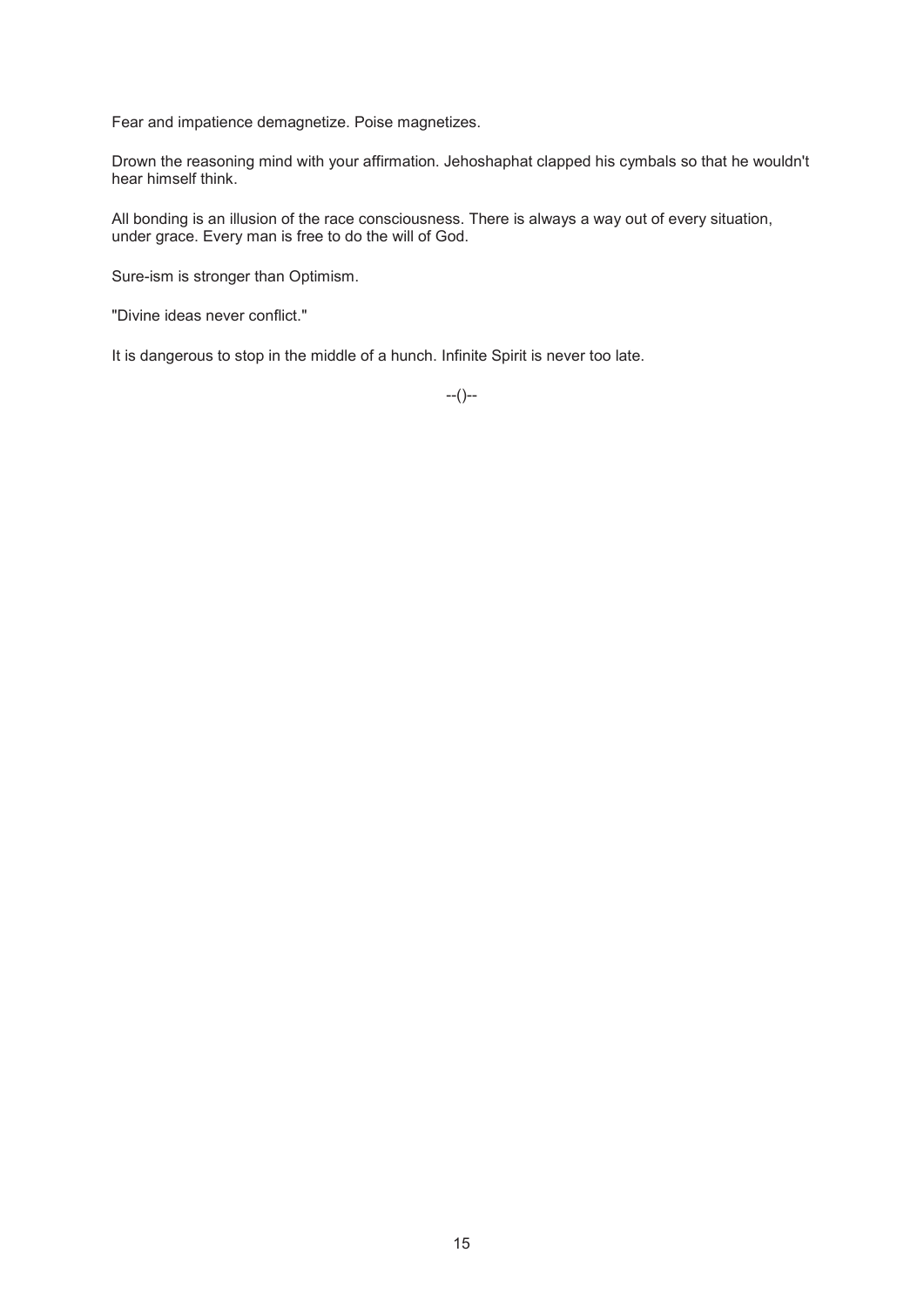#### **Faith**

Hope looks forward, Faith knows it has already received and acts accordingly.

In my classes I often emphasize the importance of digging ditches (or preparing for the thing asked for) which shows active faith and brings the demonstration to pass.

### (See *The Game of Life and How to Play It*, page 17.)

A man in my class, whom I called "the life of the party," because he always tried to find a question I couldn't answer, but he never succeeded, asked: "Why is it then, a lot of women who prepare Hope Chests never get married?" I replied: "Because it is a Hope Chest and not a Faith Chest."

The prospective bride also violates law in telling others about it. Her friends come in and sit on the Hope Chest and either doubt or hope she'll never succeed.

"Pray to thy Father which is in secret, and thy Father which seeth in secret shall reward thee openly."

The student should never talk of a demonstration until it "has jelled," or comes to pass on the external.

So a Hope Chest should become a Faith Chest and be kept from the public eye, and the word spoken for the Divine Selection of a husband, under grace in a perfect way.

Those whom God hath joined together no thought can put asunder.

### **Affirmations**

Adverse appearances work for my good, for God utilizes every person and every situation to bring to me my heart's desire. "Hindrances are friendly" and obstacles spring boards! I now jump into my good!

As I am one with the Undivided One, I am one with my undivided good.

As the needle in the compass is true to the north, what is rightfully mine is true to me. I am the North!

I am now linked by an invisible, unbreakable magnetic cord with all that belongs to me by Divine Right!

Thy Kingdom is come, Thy will is done in me and my affairs.

Every plan my Father in heaven has not planned is dissolved and obliterated and the Divine Design of my life now comes to pass.

What God has given me never can be taken from me for His gifts are for all eternity.

My faith is built upon a rock and my heart's desire now comes to pass, under grace in miraculous way.

I see my good in a golden glow of glory. I see my fields shining white with the harvest.

God is my unfailing and immediate supply of all good.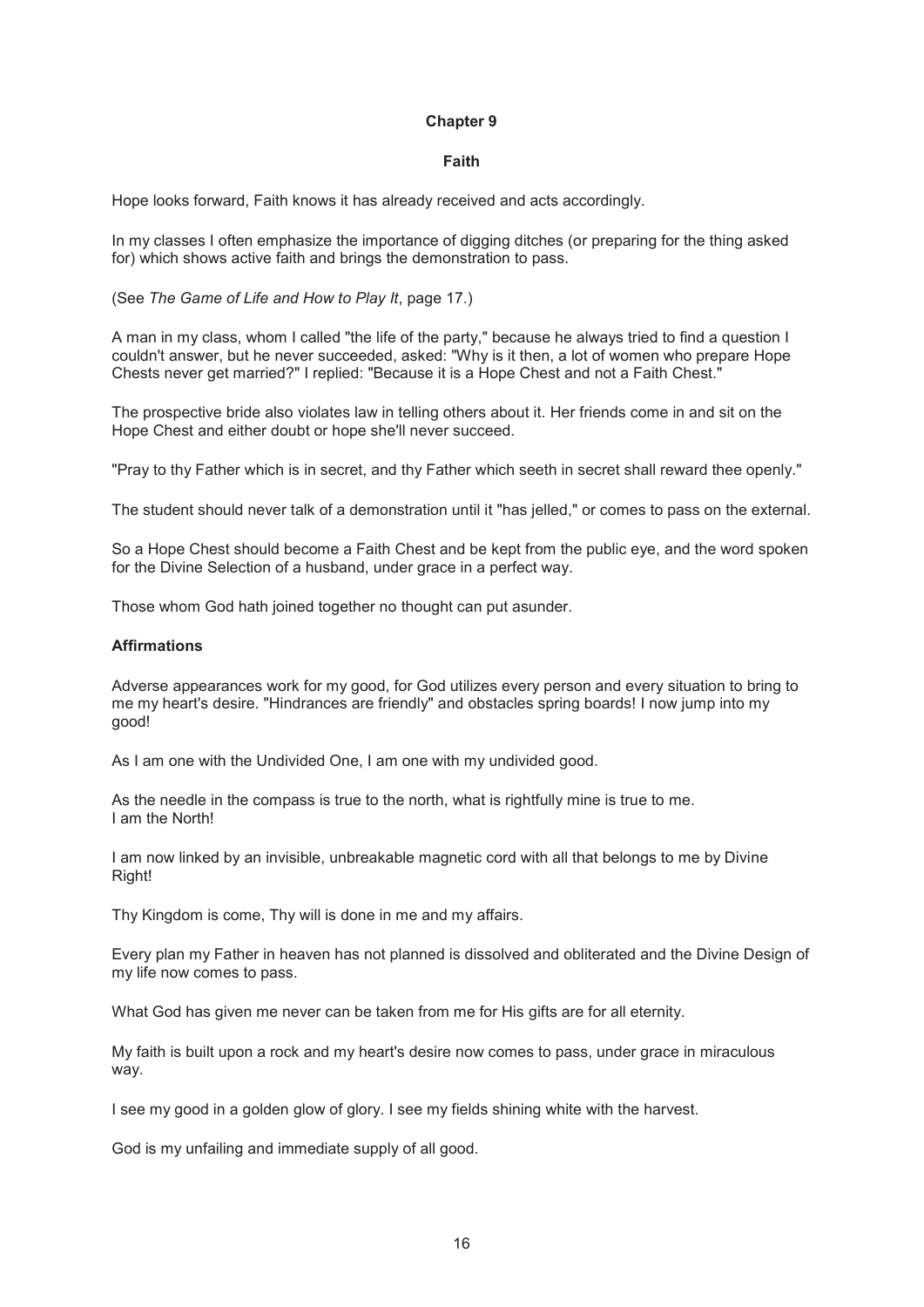I am poised and powerful, my greatest expectations are realized in a miraculous way.

I water my wilderness with faith and suddenly it blossoms as the rose

I now exercise my fearless faith in three ways - by thinking, speaking and acting. I am unmoved by appearances, therefore appearances move.

I stand steadfast, immovable, giving thanks for my seeming impossible good to come to pass, for I know, with God, it is easy of accomplishment, and His time is now.

God's plans for me are built upon a rock. What was mine in the beginning, is mine now and ever shall be mine.

I know there is nothing to defeat God, therefore, there is nothing to defeat me.

I wait patiently on the Lord, I trust in Him, I fret not myself because of evil doers (for every man is a golden link in the chain of my good) and He now gives to me the desires of my heart! (See 37th psalm.)

I have now the fearless faith of the Christ within. At my approach barriers vanish and obstacles disappear.

I am steadfast, immovable for the fields are already white with the harvest. My fearless faith in God now brings the Divine Design of my life to pass.

All fear is now banished in the name of Jesus Christ, for I know there is no power to hurt. God is the one and only power.

I am in perfect harmony with the working of the law, for I know that Infinite Intelligence knows nothing of obstacles, time or space. It knows only completion.

God works in unexpected and magic ways His wonders to perform.

I now prepare for the fulfillment of my heart's desire. I show God I believe his promise will be kept.

I now dig my ditches deep with faith and understanding and my heart's desire comes to pass in a surprising way.

My ditches will be filled at the right time, bring all that I have asked for, and more!

I now "put to flight the army of the aliens" (negative thoughts). They feed on fear and starve on faith.

God's ideas cannot be moved, therefore, what is mine by Divine Right will always be with me.

I give thanks that I now receive the righteous desires of my heart. Mountains are removed, valleys exalted and every crooked place made straight. I am in the Kingdom of fulfillment.

I have perfect confidence in God and God has perfect confidence in me.

God's promises are built upon a rock. As I have asked I must receive.

"Let me never wander from my heart's desire."

I do not limit the Holy one of Israel, in word, thought or deed.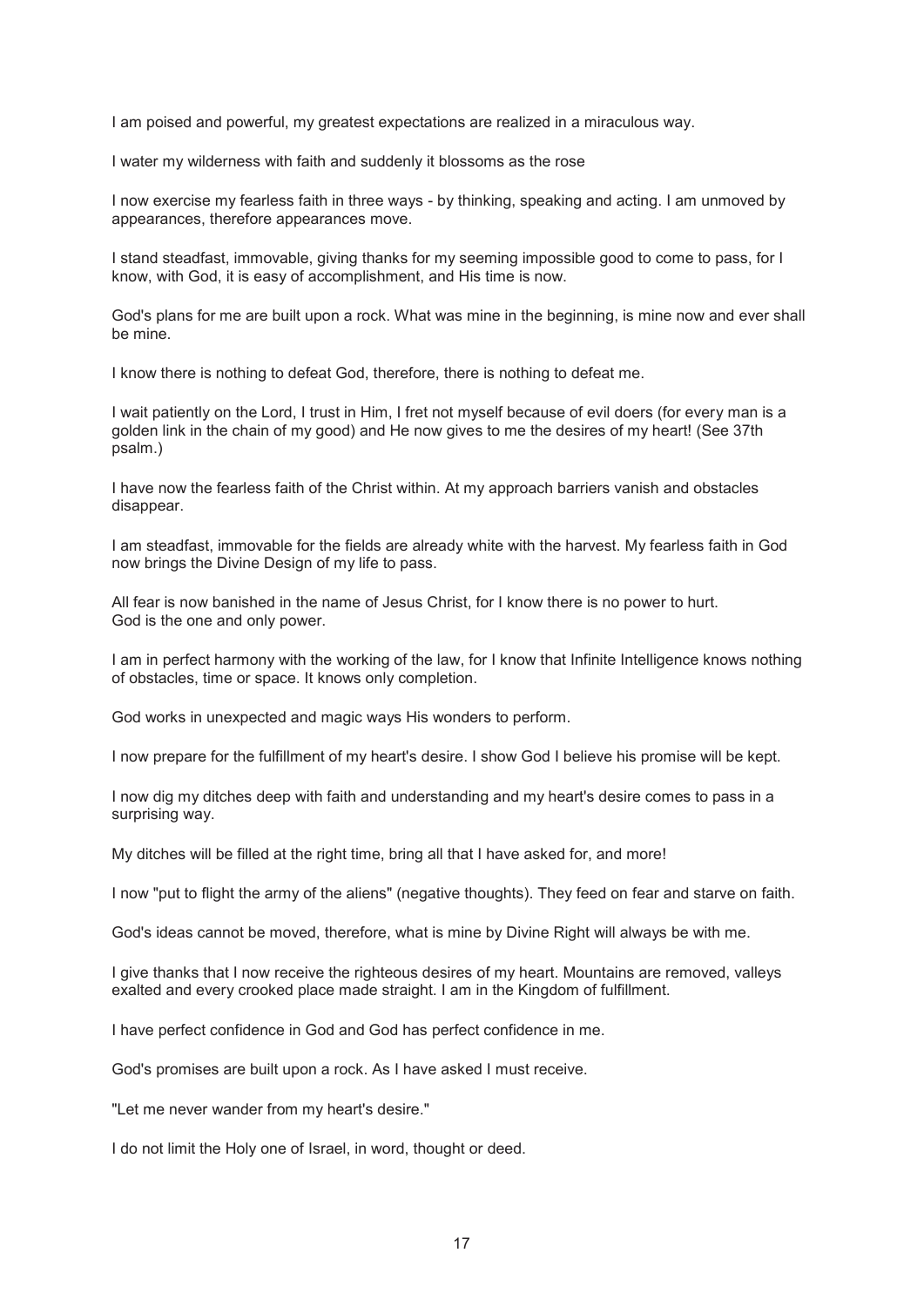With God all things are easy and possible now.

I now stand aside and watch God work.

It interests me to see how quickly and easily He brings the desires of my heart to pass.

Before I called I was answered and I now gather in my harvest in a remarkable way. He who watches over my heart's desire "Neither slumbers nor sleeps."

Seeming impossible doors now open, seeming impossible channels are free, in the name of Jesus Christ.

My good is a perfect and permanent idea in Divine Mind, and must manifest for there is nothing to prevent.

I cast every burden on the Christ within and I go free!

(See *The Game of Life and How to Play It*, pages 48-55)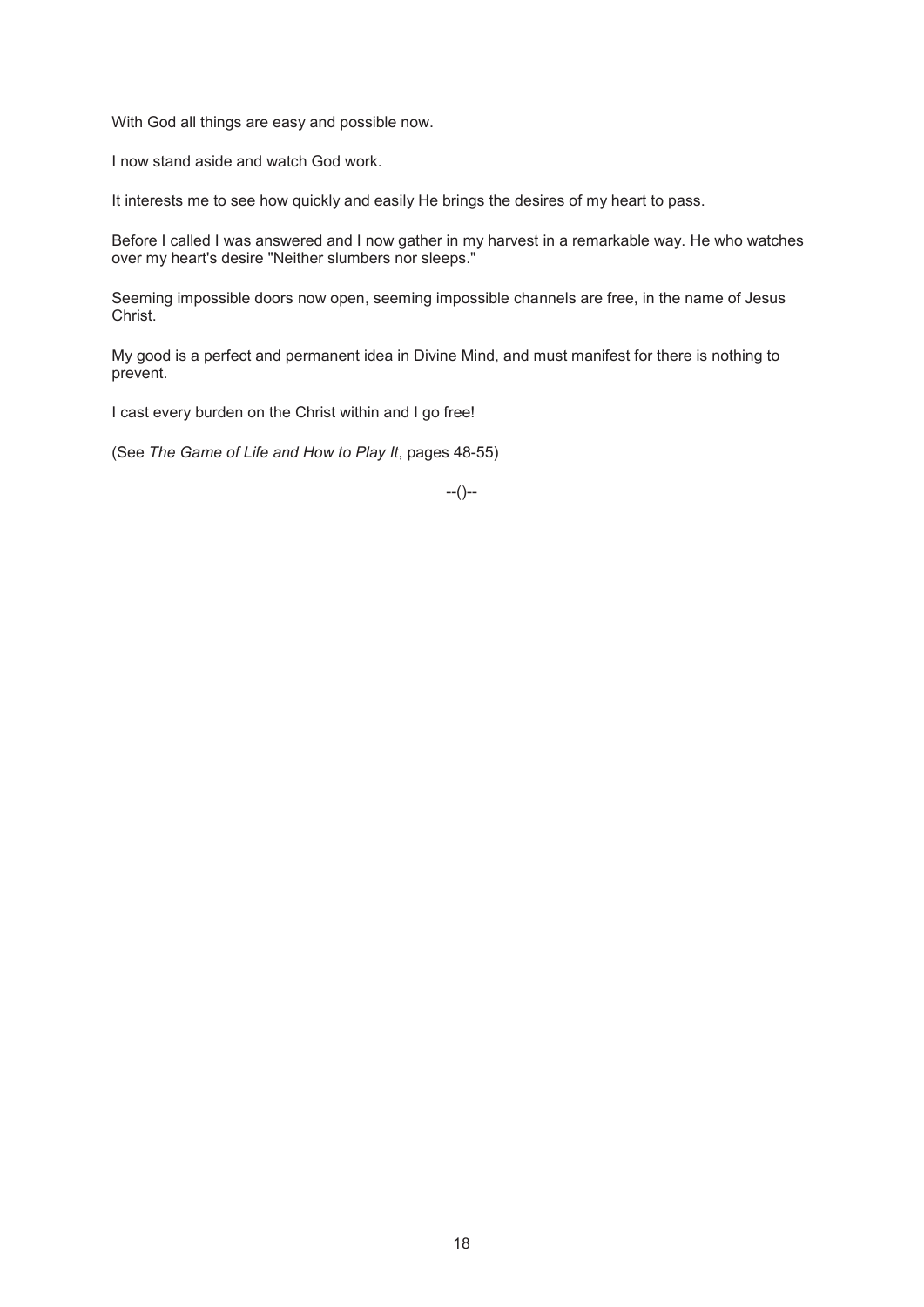### **Loss**

If man loses anything it shows there is a belief of loss in his subconscious mind. As he erases this false belief, the article, or its equivalent will appear on the external.

For example: A woman lost a silver pencil in a theatre. She made every effort to find it but it was not returned.

She denied loss, taking the affirmation: "I deny loss, there is no loss in Divine Mind therefore I cannot lose that pencil. I will receive it or its equivalent."

Several weeks elapsed. One day she was with a friend who wore about her neck on a cord, a beautiful gold pencil, who turned to her and said: "Do you want this pencil? I paid fifty dollars for it at Tiffany's."

"The woman was aghast, and replied (almost forgetting to thank her friend) "Oh! God aren't you wonderful! The silver pencil wasn't good enough for me!"

Man can only lose what doesn't belong to him by Divine Right, or isn't good enough for him.

### **Affirmations**

There is no loss in Divine Mind, therefore, I cannot lose anything that is rightfully mine.

Infinite Intelligence is never too late! Infinite Intelligence knows the way of recovery

There is no loss in Divine Mind, therefore, I cannot lose anything that is rightfully mine. It will be restored or I will receive its equivalent.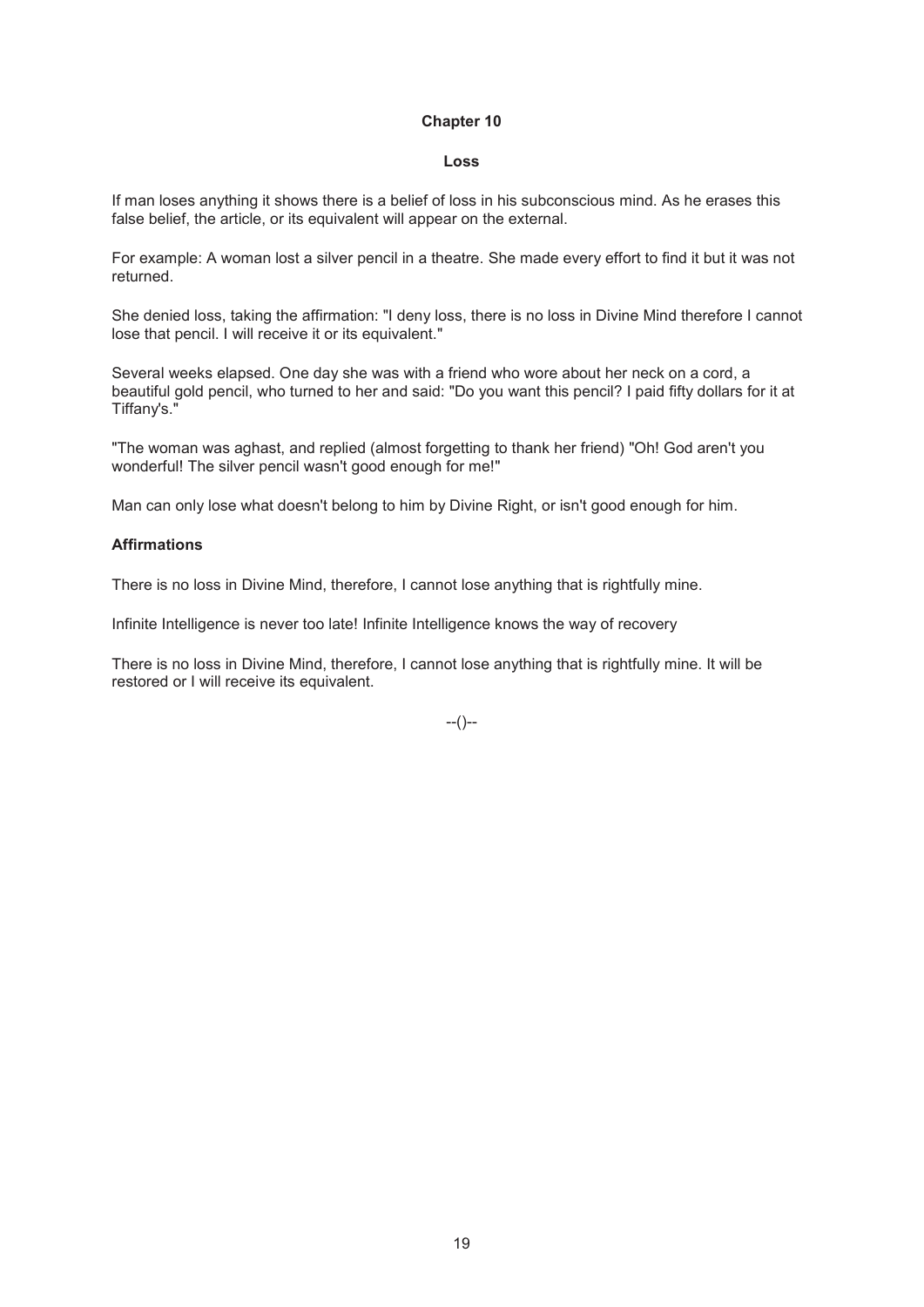#### **Debt**

If a man is in debt or people owe him money, it shows that a belief of debt is in his subconscious mind.

This belief must be neutralized in order to change conditions.

For example: A woman came to me saying a man had owed her a thousand dollars for years which she could not compel him to pay.

I said: "You must work on yourself, not the man," and gave her this statement: "I deny debt, there is no debt in Divine Mind, no man owes me anything, all is squared. I send man that man love and forgiveness."

In a few weeks she received a letter from him saying he intended to send the money and in about a month came the thousand dollars.

If a student owes money, change the statement: "There is no debt in Divine Mind, therefore, I owe no man anything, all is squared.

All of my obligations are now wiped out, under grace in a perfect way."

### **Affirmations**

I deny debt, there is no debt in Divine Mind, therefore, I owe no man anything. All obligations are now wiped out under grace in a miraculous way.

I deny debt, there is no debt in Divine Mind, no man owes me anything, all is squared. I send forth love and forgiveness.

 $-(-)$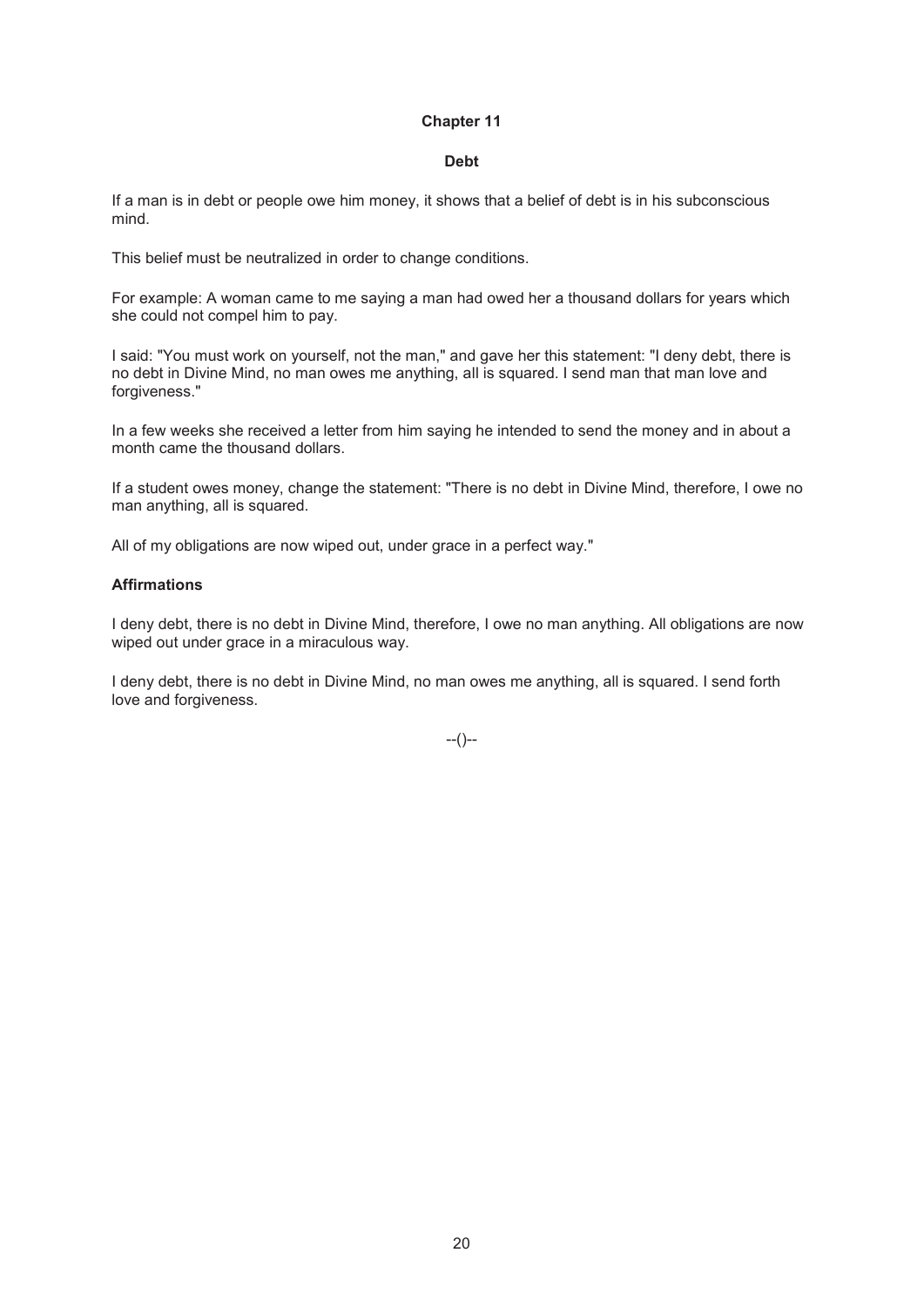### **Sales**

A woman who lived in a country town wished to sell her house and furniture. It was in the winter with snow so deep it was almost impossible for cars or wagons to reach her door.

As she had asked God to sell her furniture to the right person for the right price she was unmindful of appearances.

She polished the furniture, pushed it into the middle of the room and prepared to sell it.

She said: "I never looked out of the window at the blizzard, I simply trusted God's promises."

In miraculous ways people drove up and all the furniture was sold, and the house also, without paying any commission to an agent.

Faith never looks out of the window at the blizzard, it simply prepares for the blessing asked for.

### **AFFIRMATION**

I give thanks that this article (or property) is now sold to the right person or persons for the right price, giving perfect satisfaction.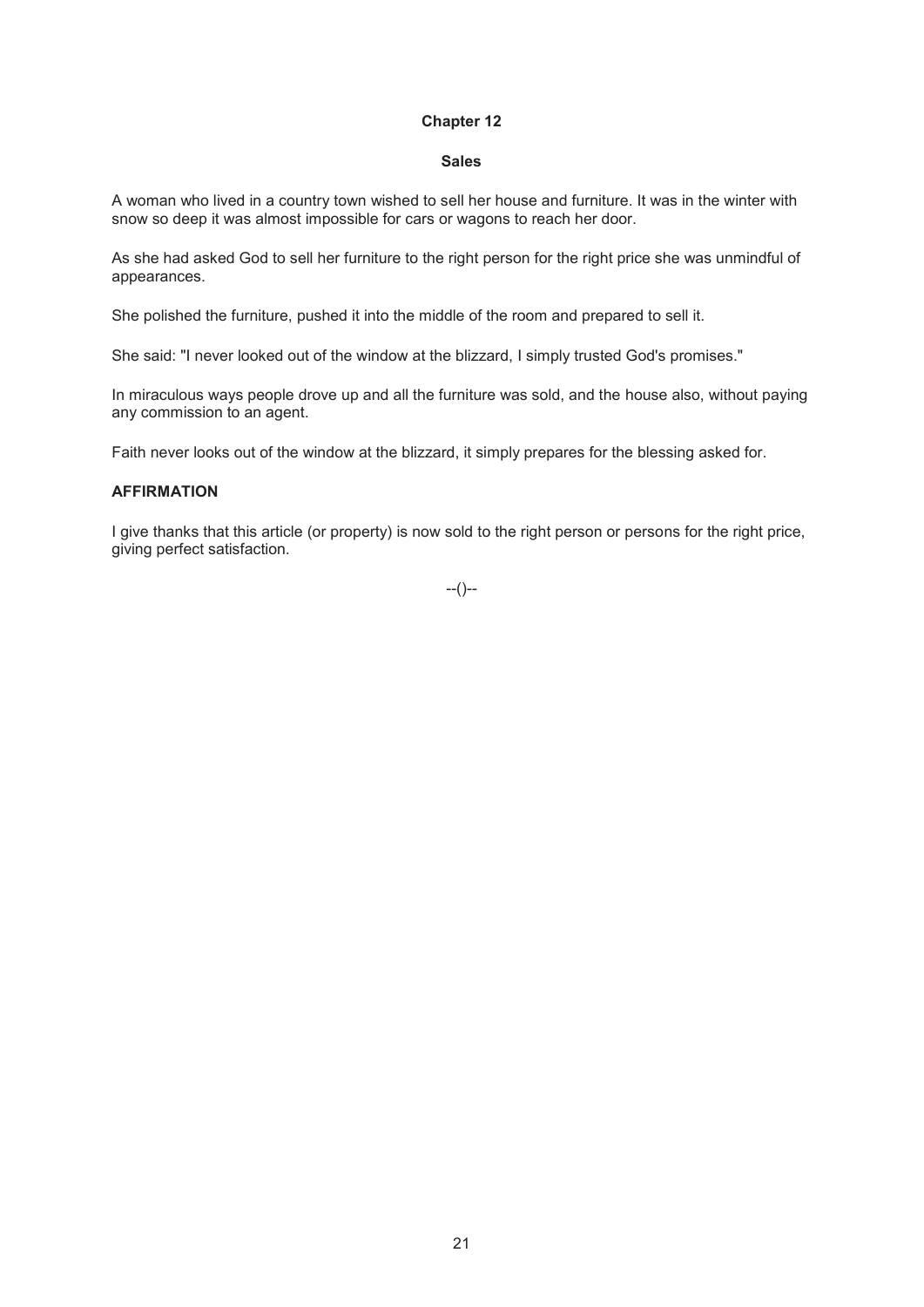# **Interviews**

# **Affirmations**

There is no competition on the Spiritual plane. What is mine is given me, under grace.

I am identified in love with the Spirit of this person (or persons). God protects my interest and the Divine Idea now comes out of this situation.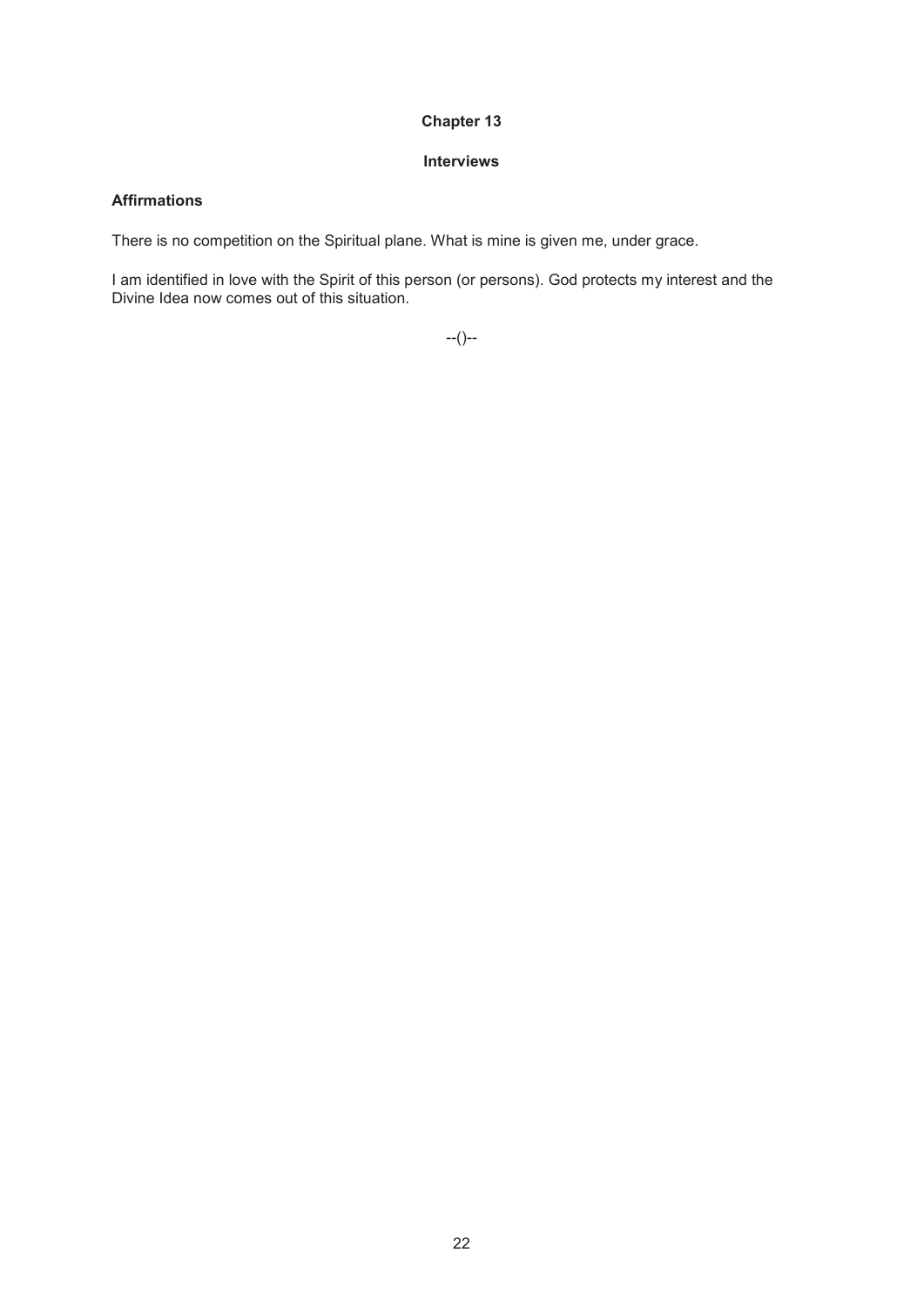### **Guidance**

Always on man's pathway is his message or his lead.

For example: A woman was much troubled over an unhappy situation. She thought to herself, "Will it ever clear up?"

Her maid was standing near and commenced to tell her of her experiences. The woman was too worried to be interested but listened patiently. The maid was saying: "I worked in a hotel once where there was a very amusing gardener, he always said such funny things. It had been raining for three days and I said to him: 'Do you think it will ever clear up?' And he replied, 'My God, doesn't it always clear up?'"

The woman was amazed! It was the answer to her thoughts. She said reverently, "Yes, with my God it always clears up!" Soon after, her problem did clear up in an unexpected way.

### **Affirmations**

Infinite Spirit, give me wisdom to make the most of my opportunities. Never let me miss a trick.

I am always under direct inspiration. I know just what to do and give instant obedience to my intuitive leads.

My angel of destiny goes before me, keeping me in the Way.

All power is given unto me to be meek and lowly of heart. I am willing to come last, therefore, I come first.

I now place my personal will upon the altar. Your will, not my will; Your way not my way; Your time not my time -- and in the twinkling of an eye it is done!

There are no mysteries in the Kingdom. Whatever I should know will now be revealed to me, under grace.

I am a perfect non-resistant instrument for God to work through, and His perfect plan for me now comes to pass in a magic way.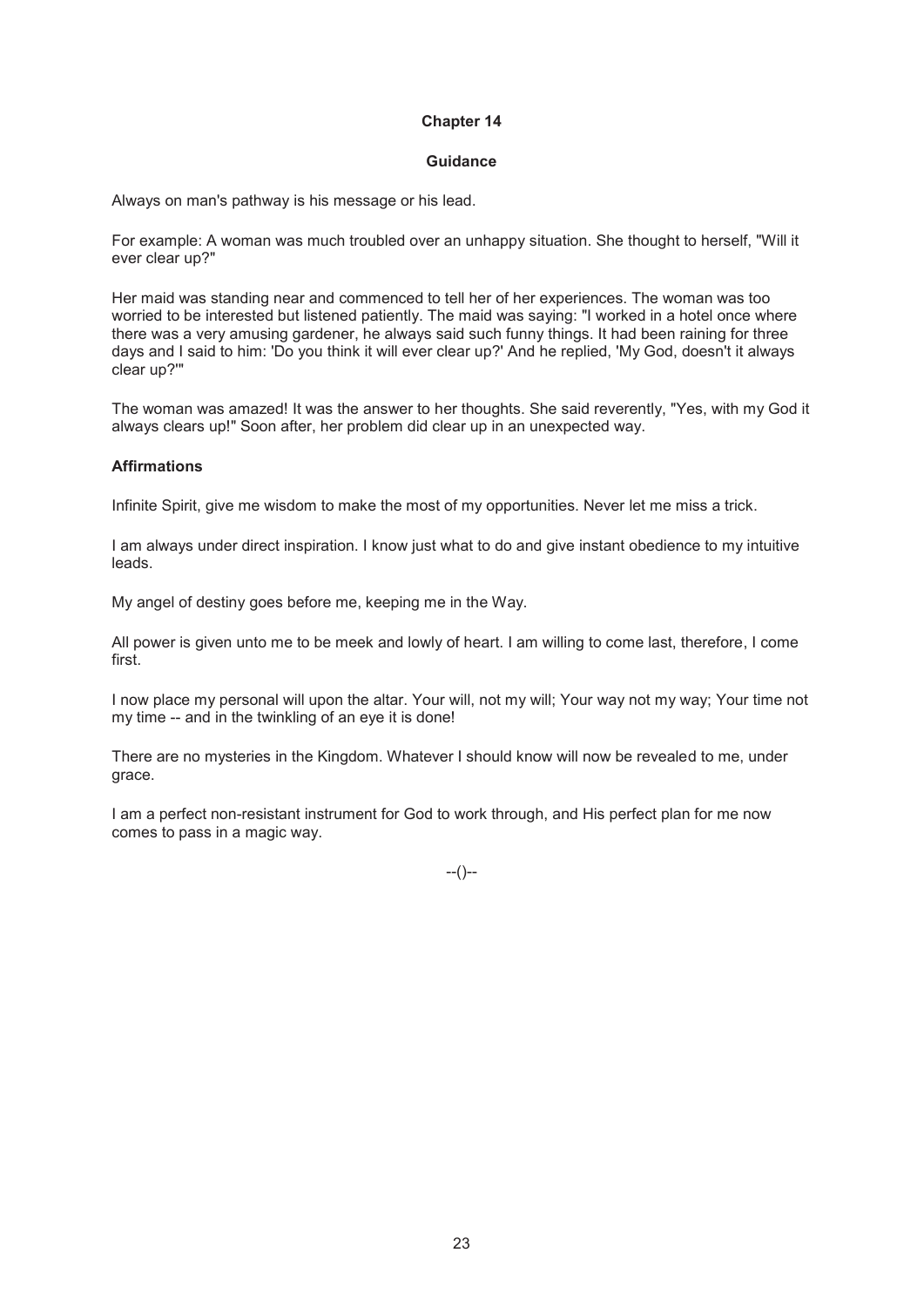# **Protection**

# **Affirmations**

I am surrounded by the White Light of the Christ, through which nothing negative can penetrate.

I walk in the Light of the Christ and my fear giants dwindle into nothingness. There is nothing to oppose my good.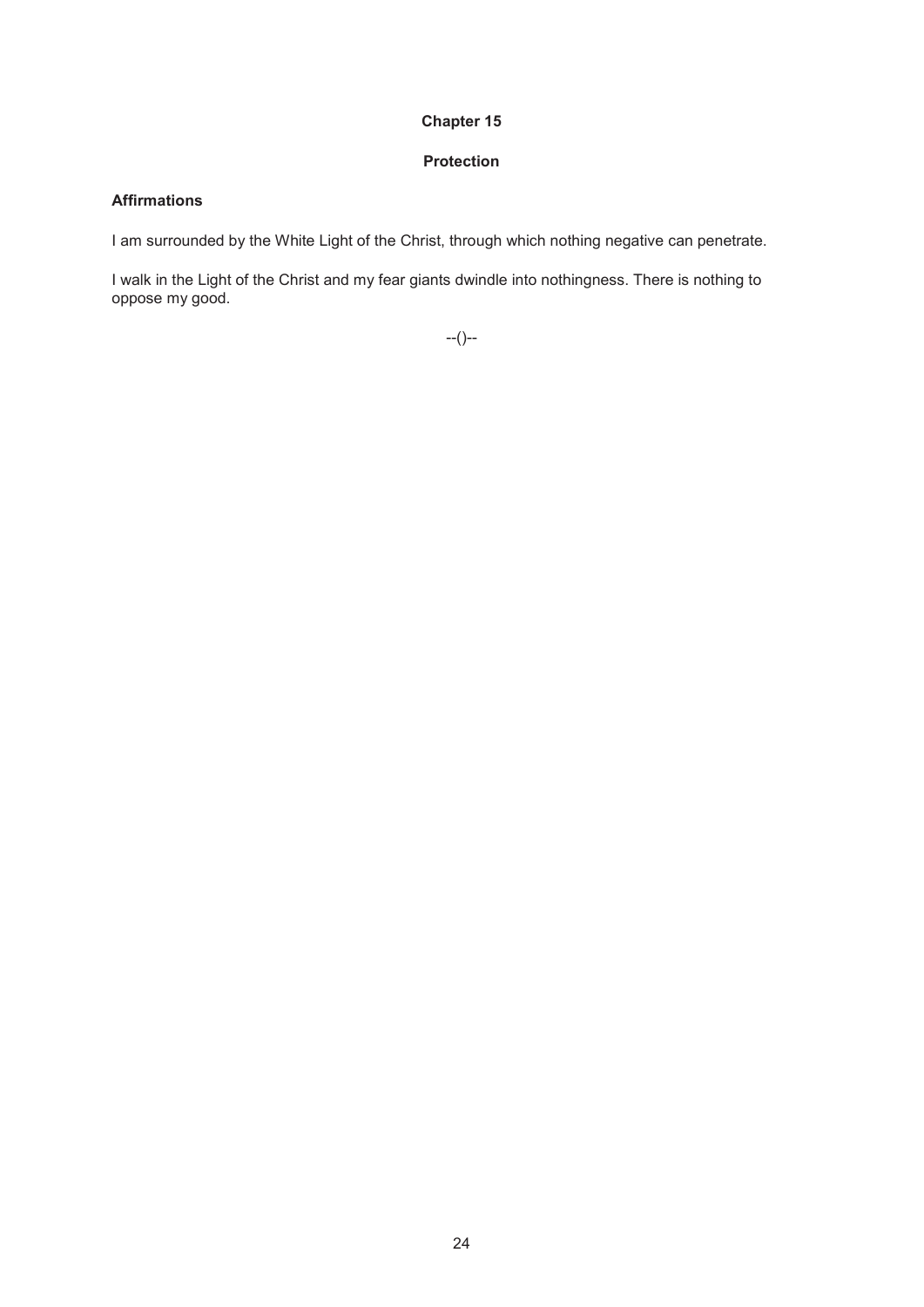### **Memory**

# **AFFIRMATION**

There is no loss of memory in Divine Mind, therefore, I recollect everything I should remember and I forget all that is not for my good.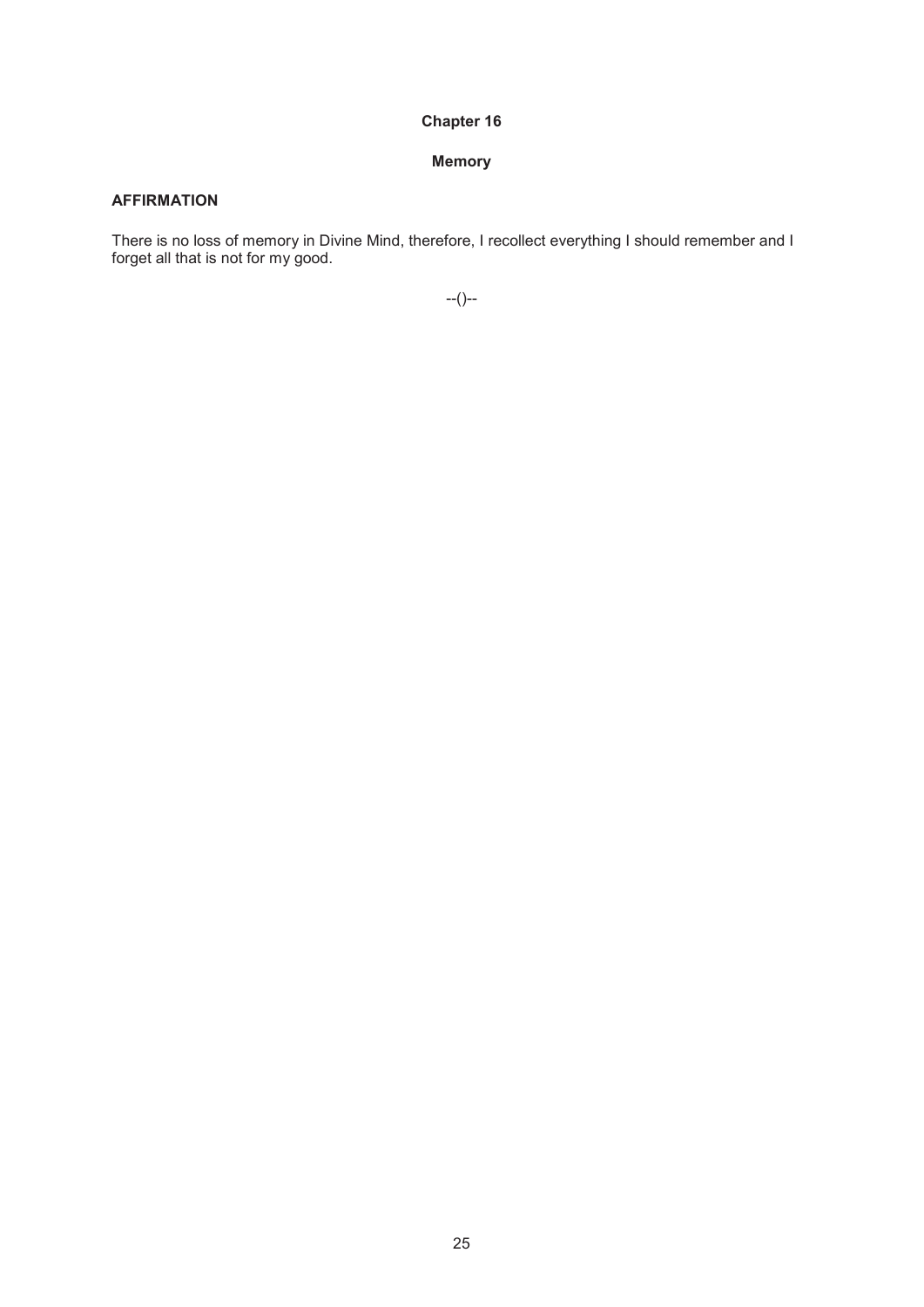### **Divine Design**

(See also *The Game of Life and How to Play It*.)

There is a Divine Design for each man!

Just as the perfect picture of the oak is in the acorn, the divine pattern of his life is in the superconscious mind of man.

In the Divine Design there is no limitation, only health, wealth, love and perfect self-expression.

So on man's pathway there is always a Divine Selection. Each day he must live according to the Divine Plane or have unhappy reactions.

For example: A woman moved into a new apartment which she had almost furnished, when the thought came to her: "On that side of the room should stand a Chinese cabinet!

Not long after, she was walking by an antique shop. She glanced in and there stood a magnificent Chinese cabinet about eight feet high, elaborately carved.

She entered and asked the price. The salesman said it was worth a thousand dollars but the woman who owned it was willing to take less. The man added: "What will you offer for it?" The woman paused and the price "Two hundred dollars" came into her mind, so she answered: "Two hundred dollars." The man said he would let her know if the offer was satisfactory.

She did not want to cheat anyone or get anything which was not rightfully hers, so going home she said repeatedly: "If it's mine I can't lose it and if it isn't mine, I don't want it." It was a snowy day and she said she emphasized her words by kicking the snow from right to left, clearing a pathway to her apartment.

Several days elapsed when she was notified that the woman was willing to sell the cabinet for two hundred dollars.

There is a supply for every demand, from Chinese cabinets to millions of dollars.

"Before ye call I shall answer," but, unless it is the Divinely Selected cabinet or millions they would never bring happiness.

"Except the Lord build the house, they labor in vain that build it." (Psalm 127-1)

### **Affirmations**

I let go of everything not divinely designed for me, and the perfect plan of my life now comes to pass.

What is mine by Divine Right can never be taken from me. God's perfect plan for me is built upon a rock.

I follow the magic path of intuition and find myself in my Promised Land, under grace.

My mind, body and affairs are now molded according to the Divine Pattern within.

God is the only power and that power is within me. There is only one plan, God's plan, and that plan now comes to pass.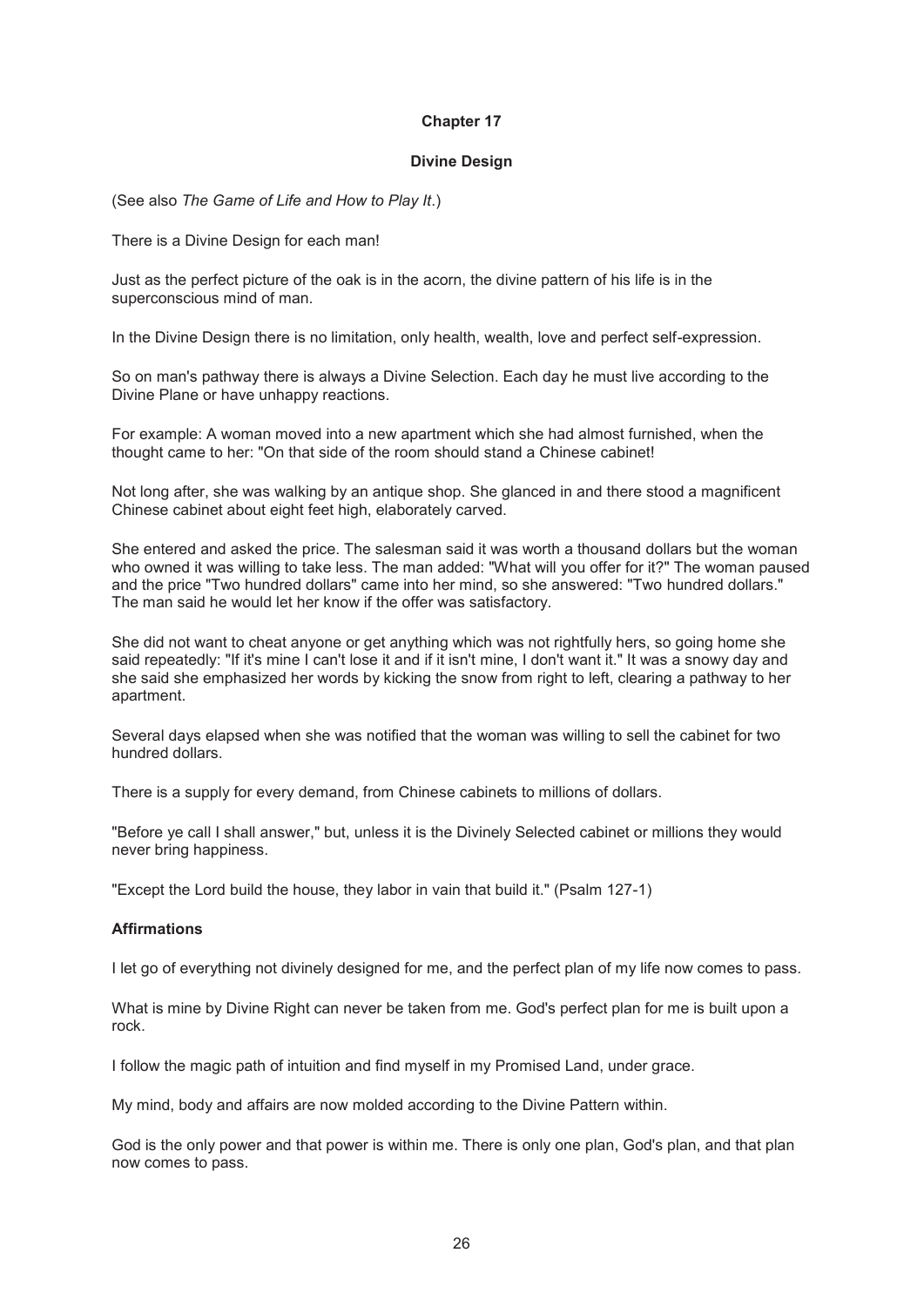"I give thanks that I now bring forth from the Universal Substance everything that satisfies all the righteous desires of my heart."

The divine Design of my life now comes to pass. I now fill the place that I can fill and no one else can fill. I now do the things which I can do and no one else can do.

I am fully equipped for the Divine Plan of my life; I am more than equal to the situation.

All doors now open for happy surprises and the Divine Plan of my life is speeded up under grace.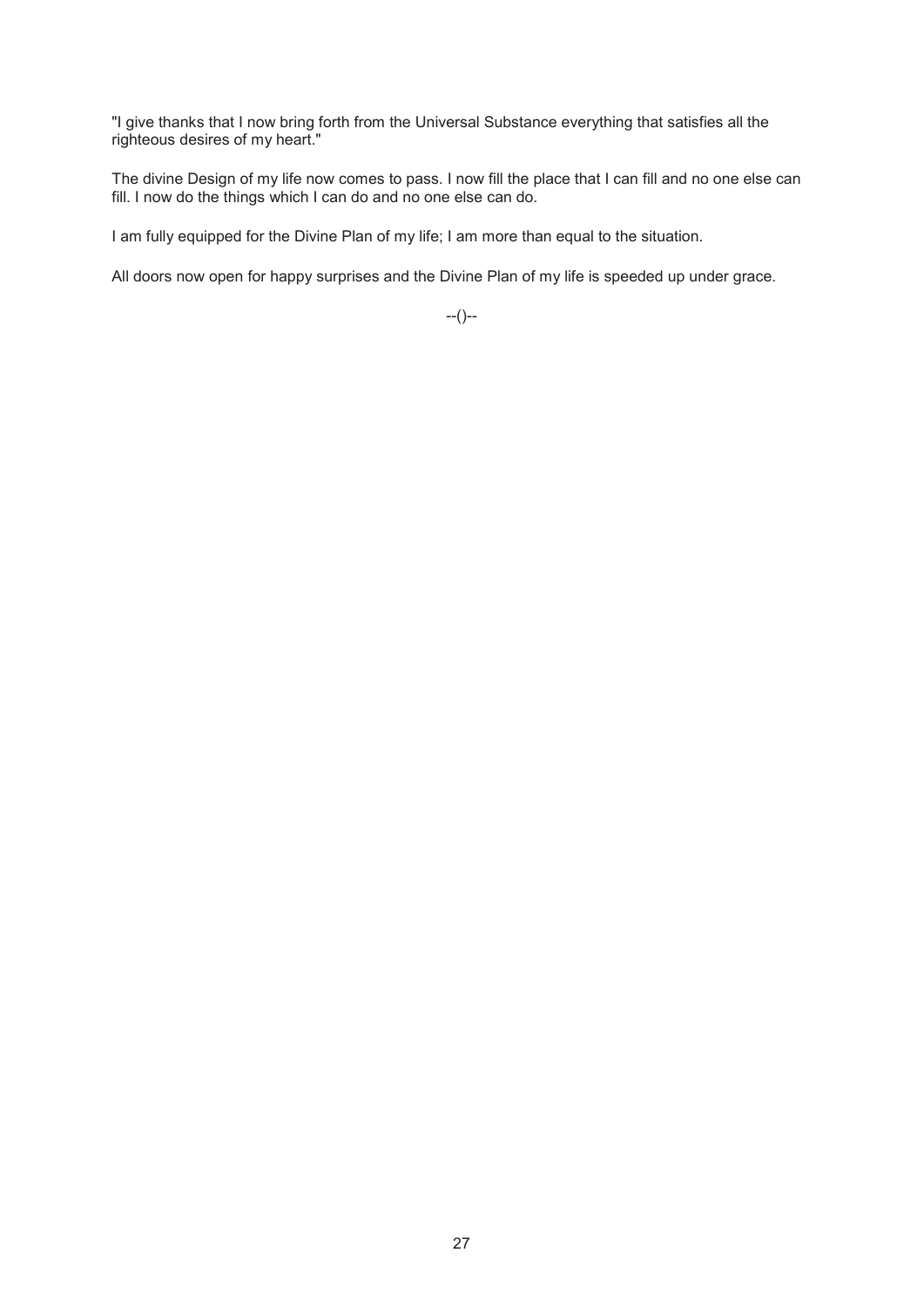### **Health**

When man is harmonious and happy he is healthy! All sickness comes from violation of Spiritual Law.

Jesus Christ said: "Be though healed, your sins are forgiven."

Resentment, ill-will, hate, fear, etc., etc., tear down the cells of the body and poison the blood.

(*See The Game of Life and How to Play It*, page 23.)

Accidents, old age and death itself, come from holding wrong mental pictures.

When man sees himself as God sees him, he will become a radiant being, timeless, birthless and deathless, for "God made man in His likeness and His image."

### **Affirmations**

I deny fatigue, for there is nothing to tire me. I live in the Kingdom of eternal joy and absorbing interests. My body is "the body electric," timeless and tireless, birthless and deathless.

Time and space are obliterated!

I live in the wonderful now, birthless and deathless!

I am one [with] the *The One!*

Thou in me art:

Eternal joy. Eternal youth. Eternal wealth. Eternal health. Eternal love. Eternal life.

I am a Spiritual Being - my body is perfect, made in His likeness and image.

The Light now streams through every cell. I give thanks for my radiant health.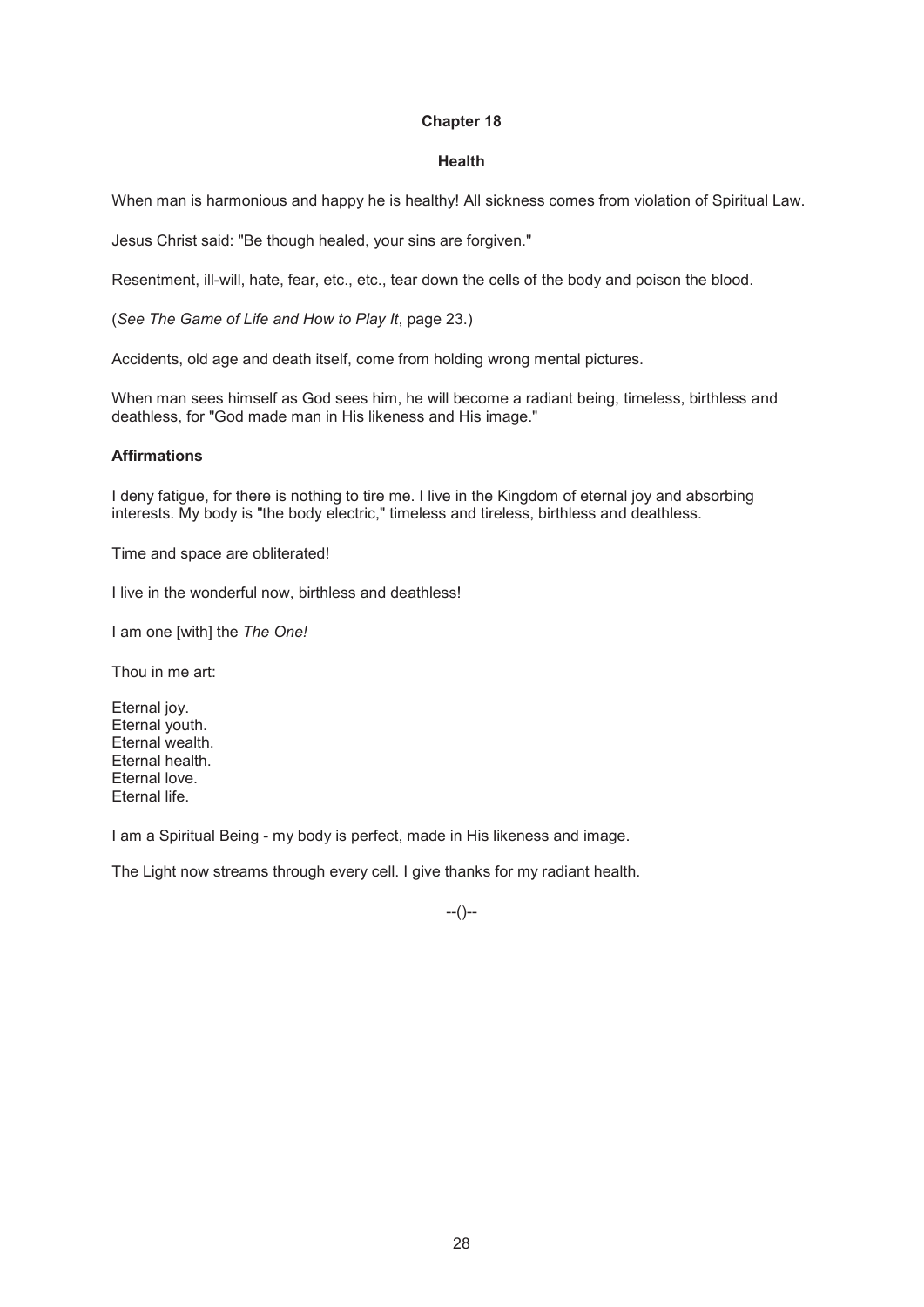### **Eyes**

(Imperfect vision. Correspondences--Fear, suspicion, seeing obstacles. Watching for unhappy events to come to pass---living in the past or future ---not living in the NOW.)

### **Affirmations**

The Light of the Christ now floods my eyeballs. I have the crystal clear vision of the Spirit. I see clearly and distinctly there are no obstacles on my pathway. I see clearly the fulfillment of my heart's desire.

I have the X-ray eye of the Spirit. I see through apparent obstacles. I see clearly the miracle come to pass.

I have the crystal clear vision of the Spirit, I see clearly the open road. There are no obstacles on my pathway. I now see miracles and wonders come to pass.

I give thanks for my perfect sight. I see God in every face, I see good in every situation.

I have the crystal clear vision of the Spirit. I look up and down and all around, for my good comes from North, South, East and West.

My eyes are God's eyes, perfect and flawless.

The light of the Christ floods my eyeballs and streams on my pathway. I see clearly there are no lions on my way, only angels and endless blessings.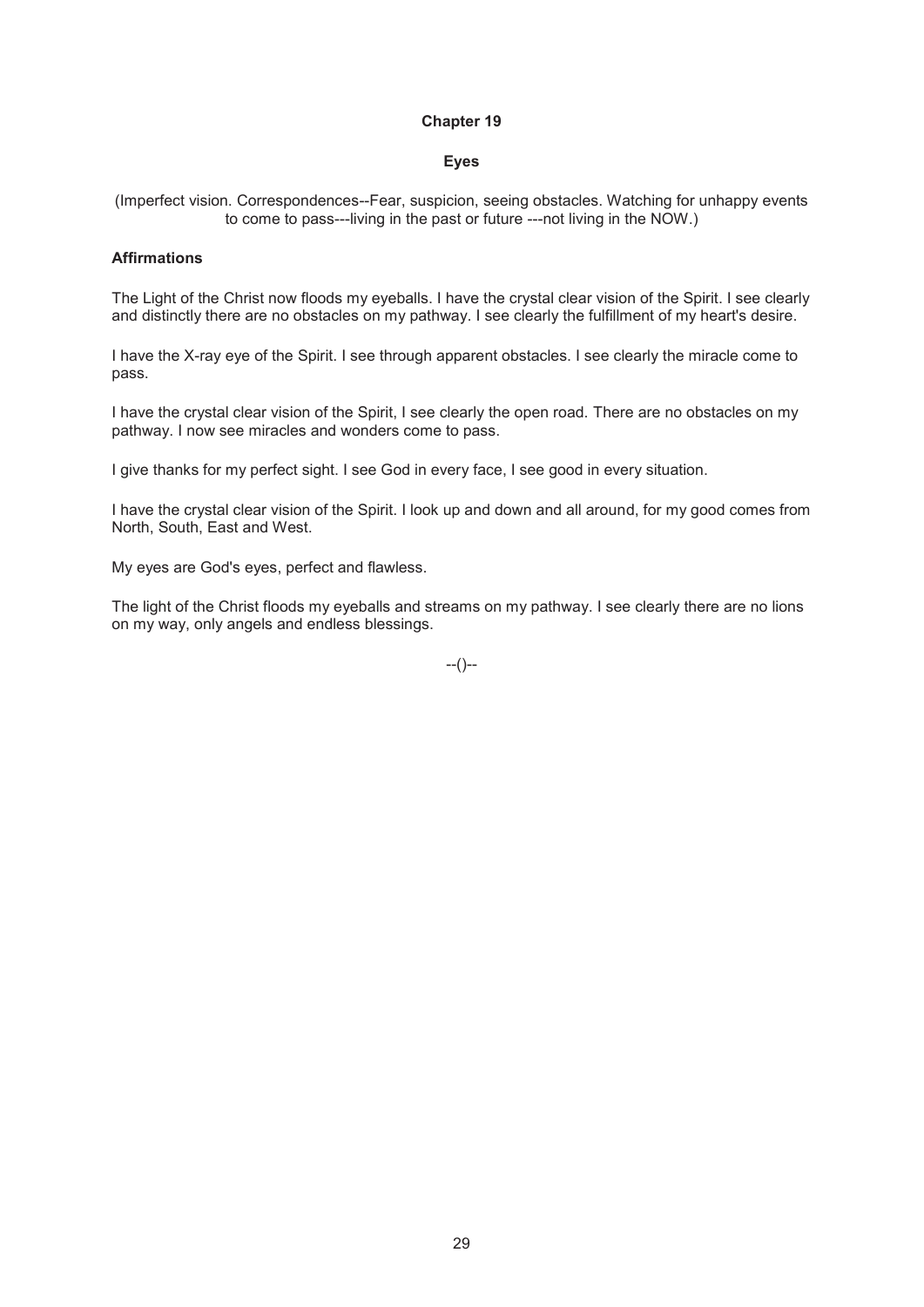### **Anaemia**

(Correspondences-Unfed desires--lack of happiness)

# **AFFIRMATION**

I am nourished by the Spirit within. Every cell in my body is filled with light. I give thanks for radiant health and endless happiness. (This statement may be used in the healing of any disease.)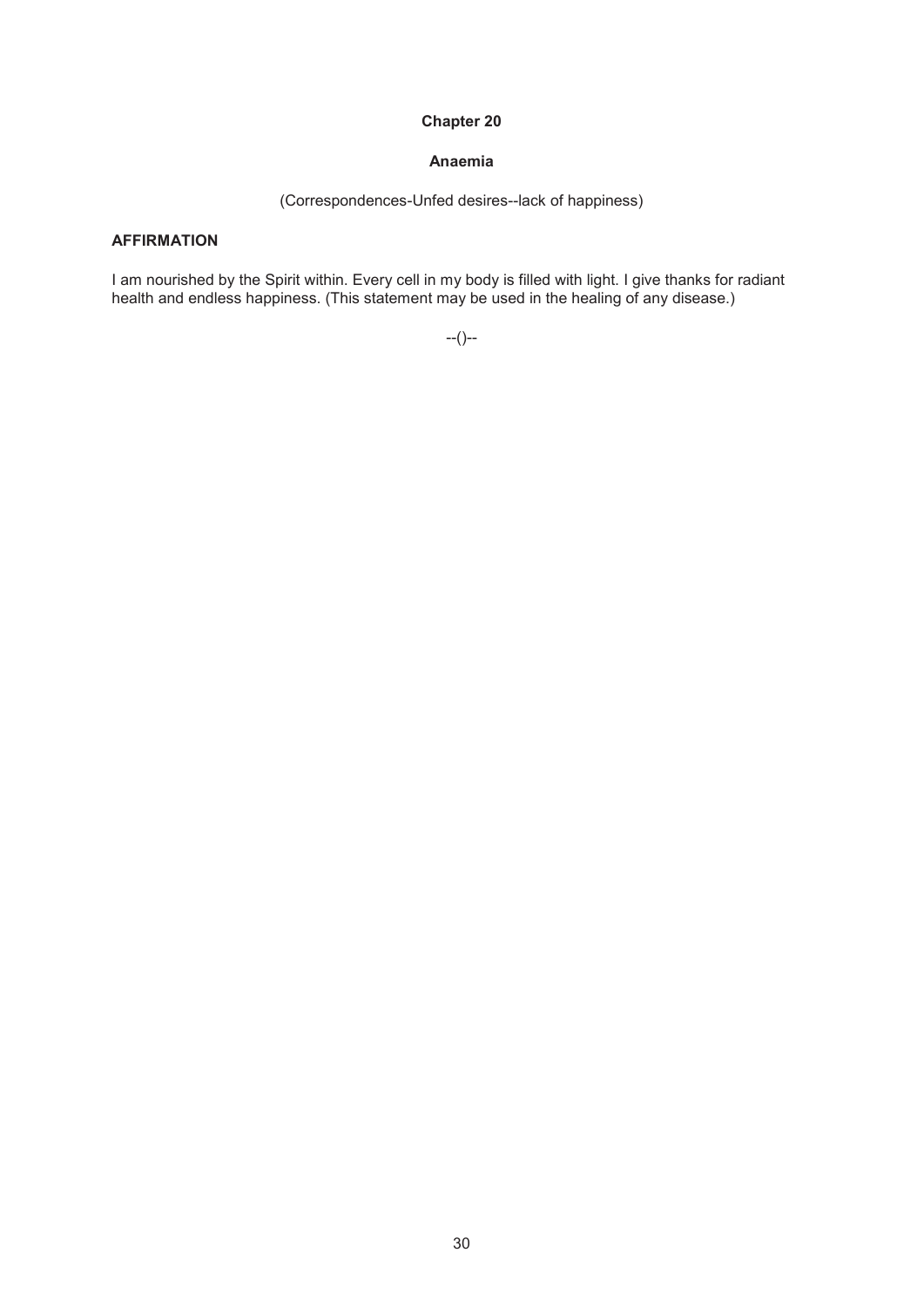### **Ears**

(Deafness---Correspondence--Strong personal will, stubbornness and a desire not to hear certain things.)

### **AFFIRMATION**

My ears are the ears of Spirit. The Light of the Christ now streams through my ears dissolving all hardness or malformation.

I hear clearly the voice of intuition and give instant obedience.

I hear clearly glad tidings of Great Joy.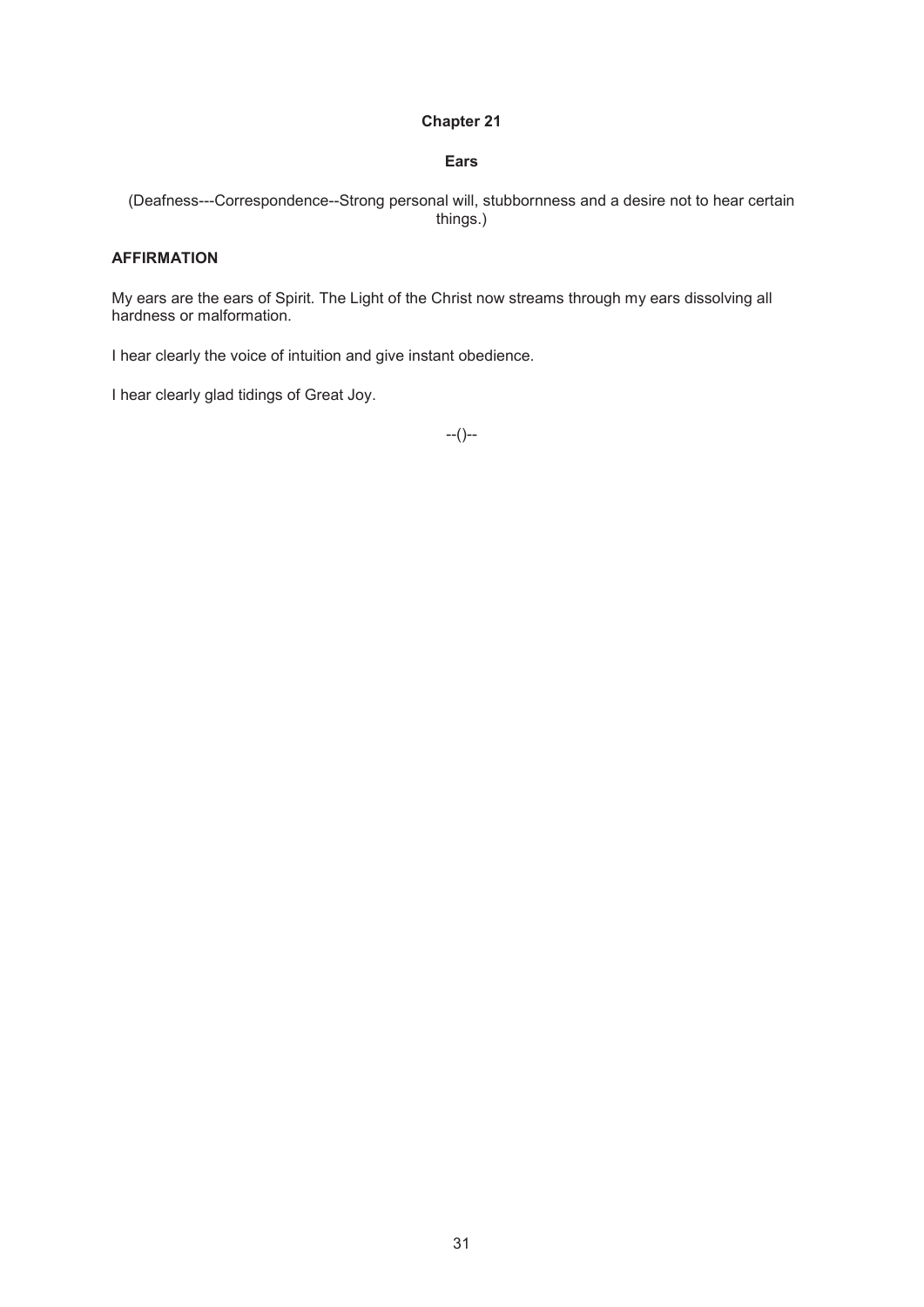# **Rheumatism**

(Correspondence---Fault finding, criticism, etc.)

# **AFFIRMATION**

The Light of Christ now floods my consciousness dissolving all acid thoughts.

I love everyone and everyone loves me.

I give thanks for my radiant health and happiness.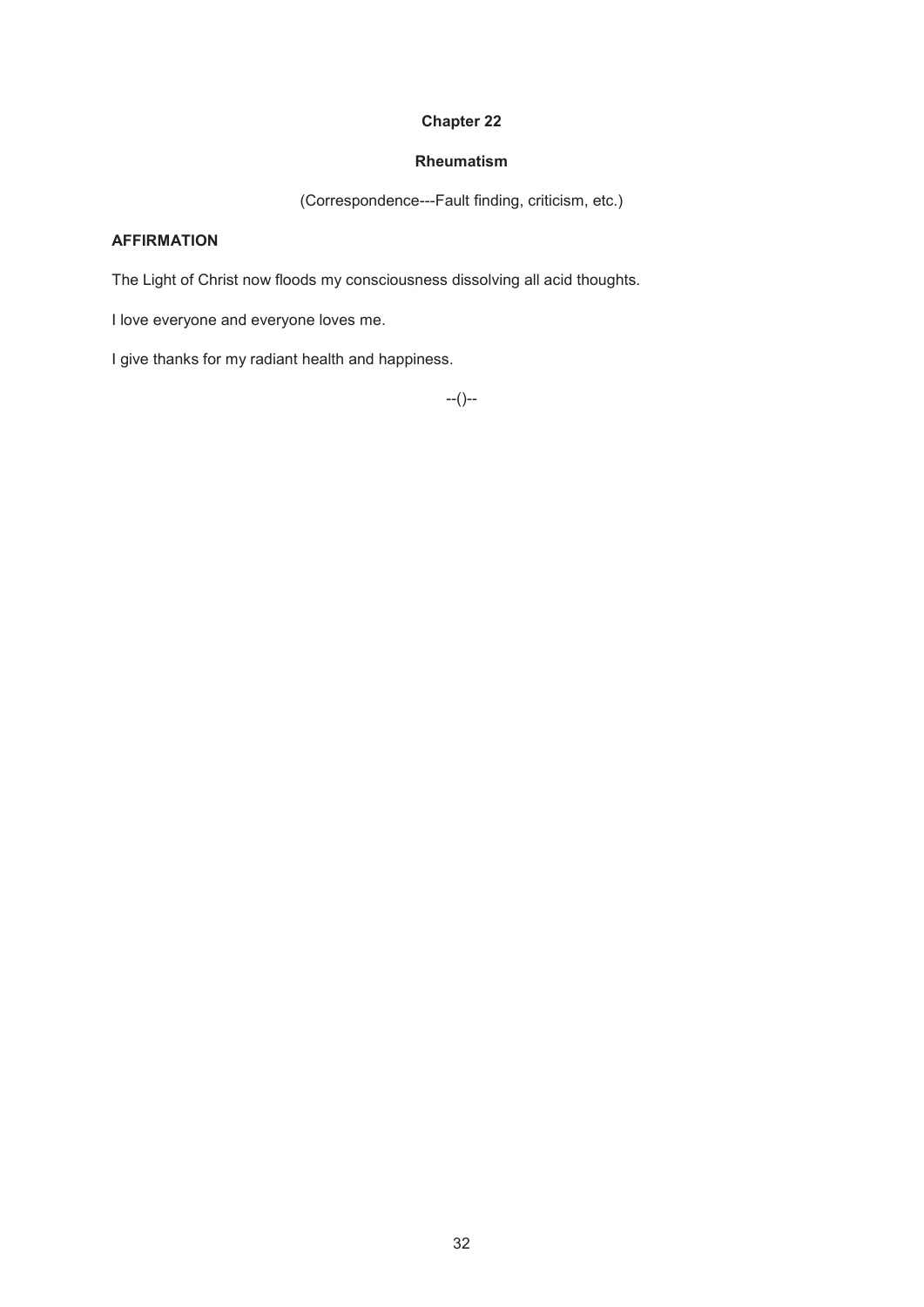### **False Growths**

(Correspondence--Jealousy, hatred, resentment, fear, etc., etc.)

### **AFFIRMATION**

Every plant my Father in Heaven has not planted shall be rooted up. All false ideas in my consciousness are now obliterated. The Light of the Christ streams through every cell and I give thanks for my radiant health and happiness now and forevermore.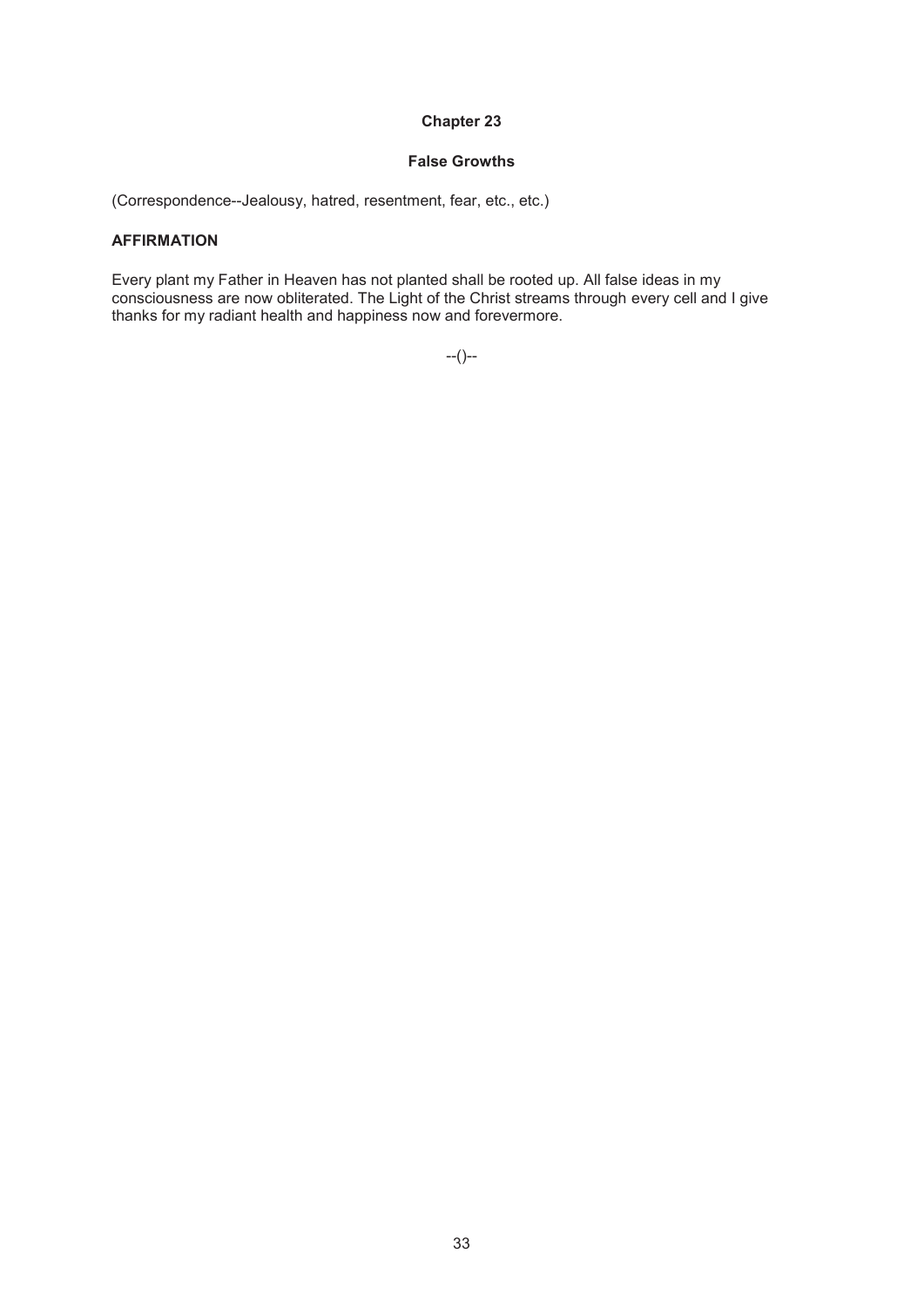# **Heart Disease**

(Correspondence--Fear, Anger, etc.)

# **AFFIRMATION**

My heart is a perfect idea in Divine Mind and is now in its right place, doing its right work.

It is a happy heart, a fearless heart and a loving heart.

The Light of the Christ streams through every cell and I give thanks for my radiant health.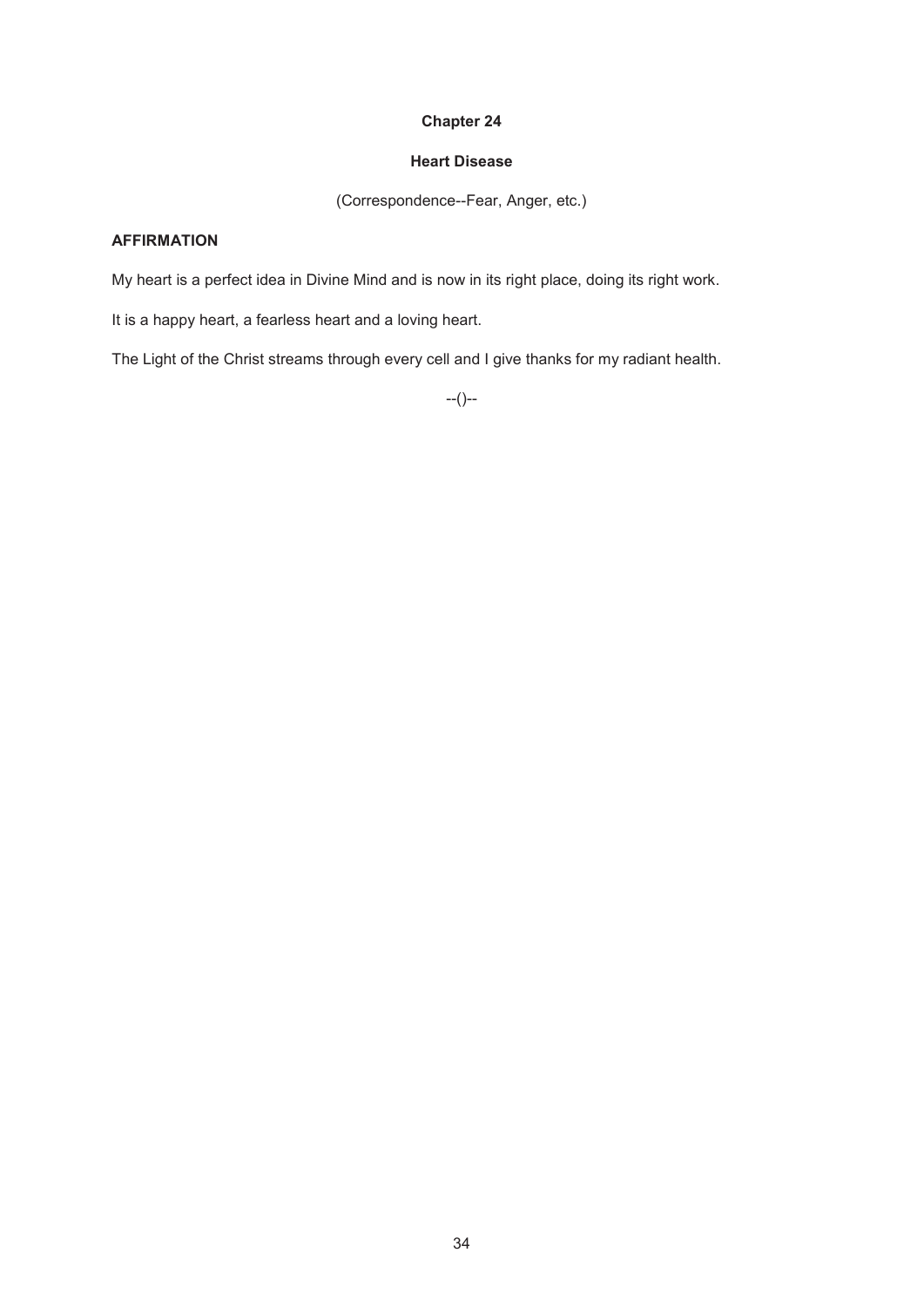### **Animals**

# (Dog: for example)

### **Affirmations**

I deny any appearance of disorder. This dog is a perfect idea in Divine Mind and now expresses God's perfect Idea of a perfect dog.

Infinite Intelligence illumines and directs this animal. It is a perfect idea in Divine Mind and is always in its right place.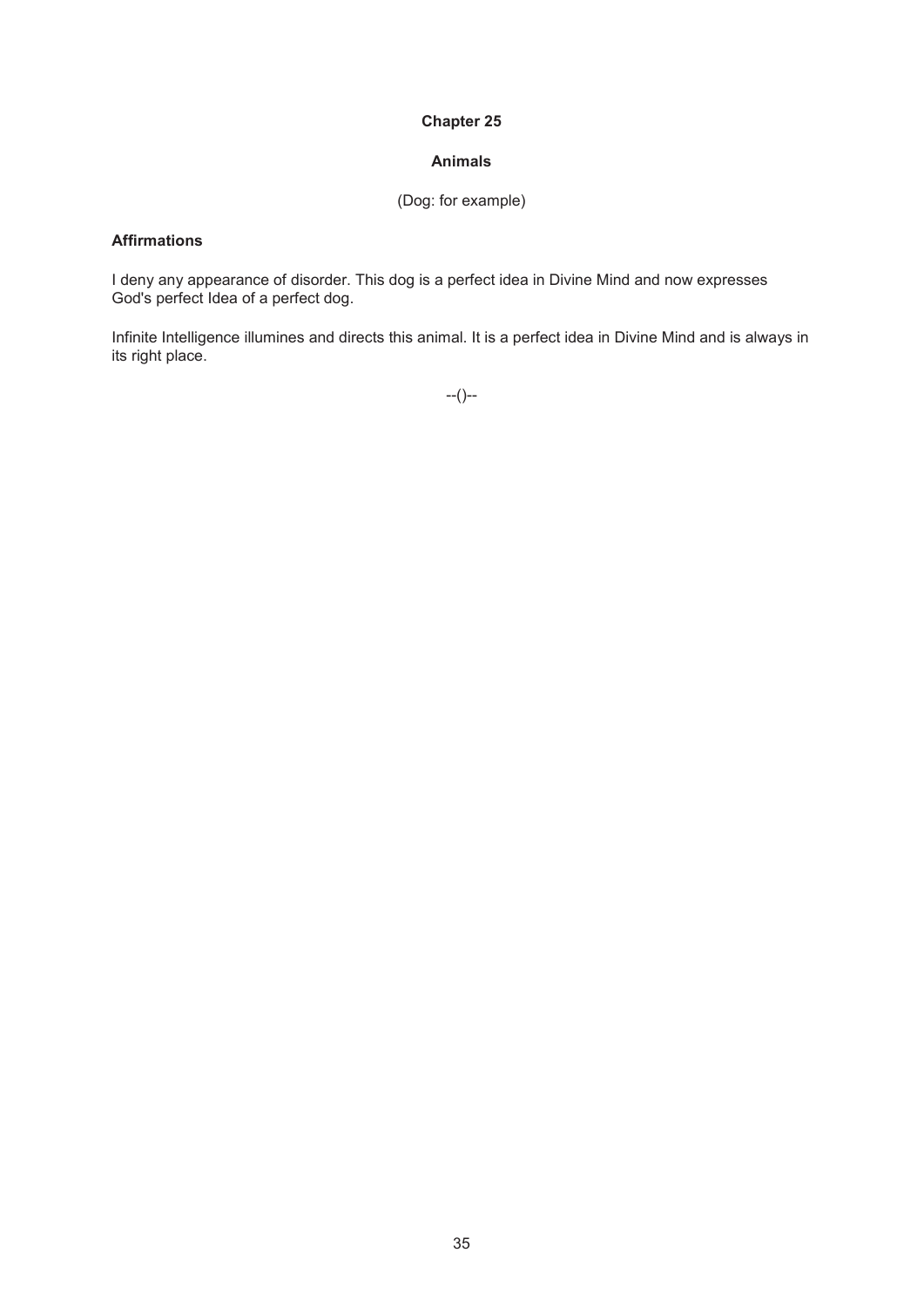### **Elements**

Man is made in God's likeness and image (Imagination) and is given power and dominion over all created things.

He has the power to "rebuke the winds and the waves," check floods or bring rain when it is needed.

There is a tribe of American Indians who live in the desert country and depend on the power of prayer only, to bring rain to water their crops.

They have a rain dance, which is a form of prayer, but no chief is allowed to take part who has any fear.

They give exhibitions of courage before they are admitted to the ceremonies.

A woman, who was an eye-witness, told me that out of a blue sky came a deluge of rain; the sun still shining.

### **FIRE:**

### **AFFIRMATION**

Fire is man's friend and is always in its right place doing its right work.

### **DROUGHT:**

### **AFFIRMATION**

There is no drought in Divine Mind. I give thanks for the right amount of rain to nourish these crops or garden. I see clearly this gentle downpour and the manifestation is now.

### **STORMS:**

### **AFFIRMATION**

The Christ within now rebukes the winds and the waves and there comes a great calm. I see clearly peace established on land and sea.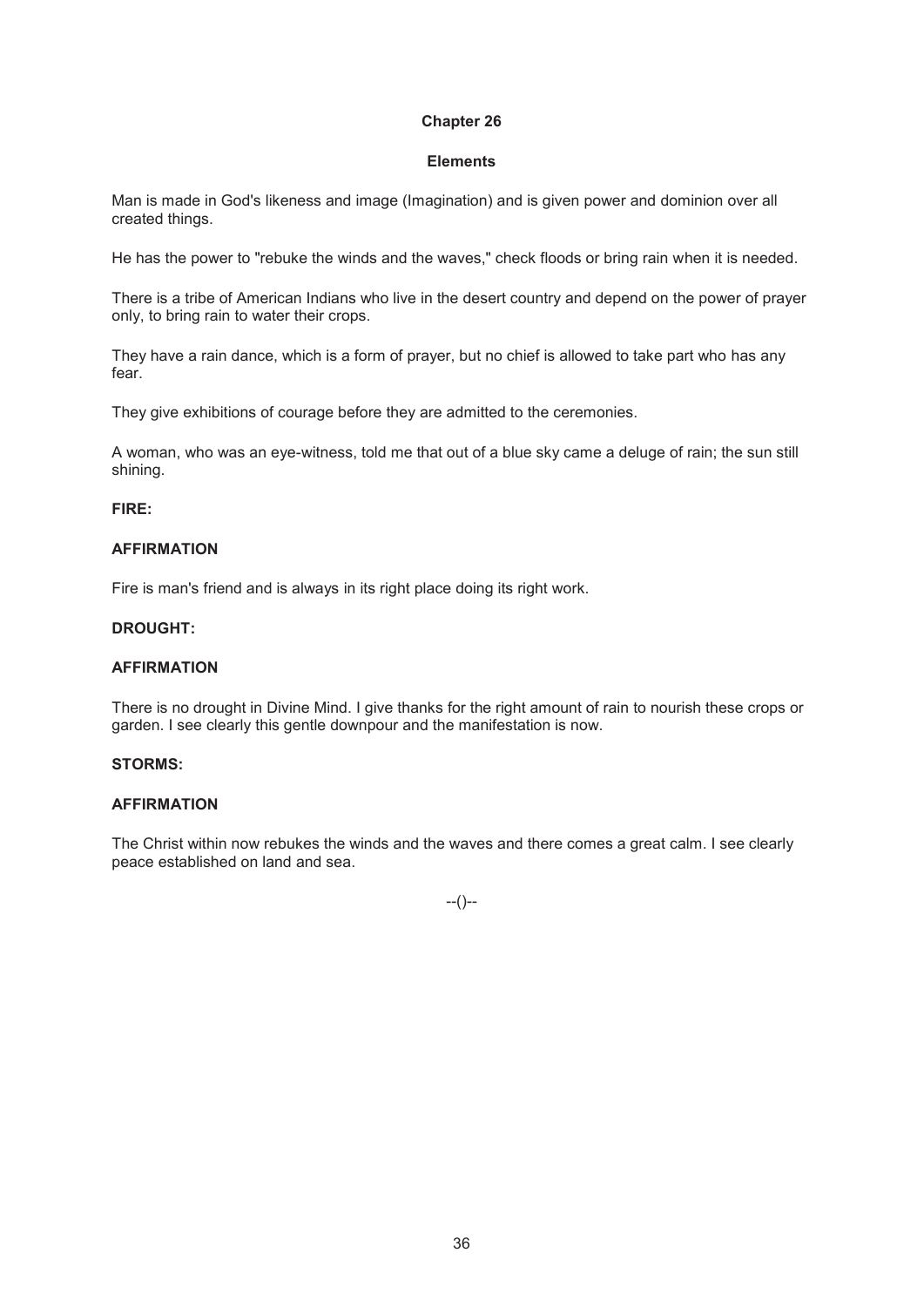# **Journey**

# **AFFIRMATION**

I give thanks for the Divinely planned journey under Divinely planned conditions with the Divinely planned supply.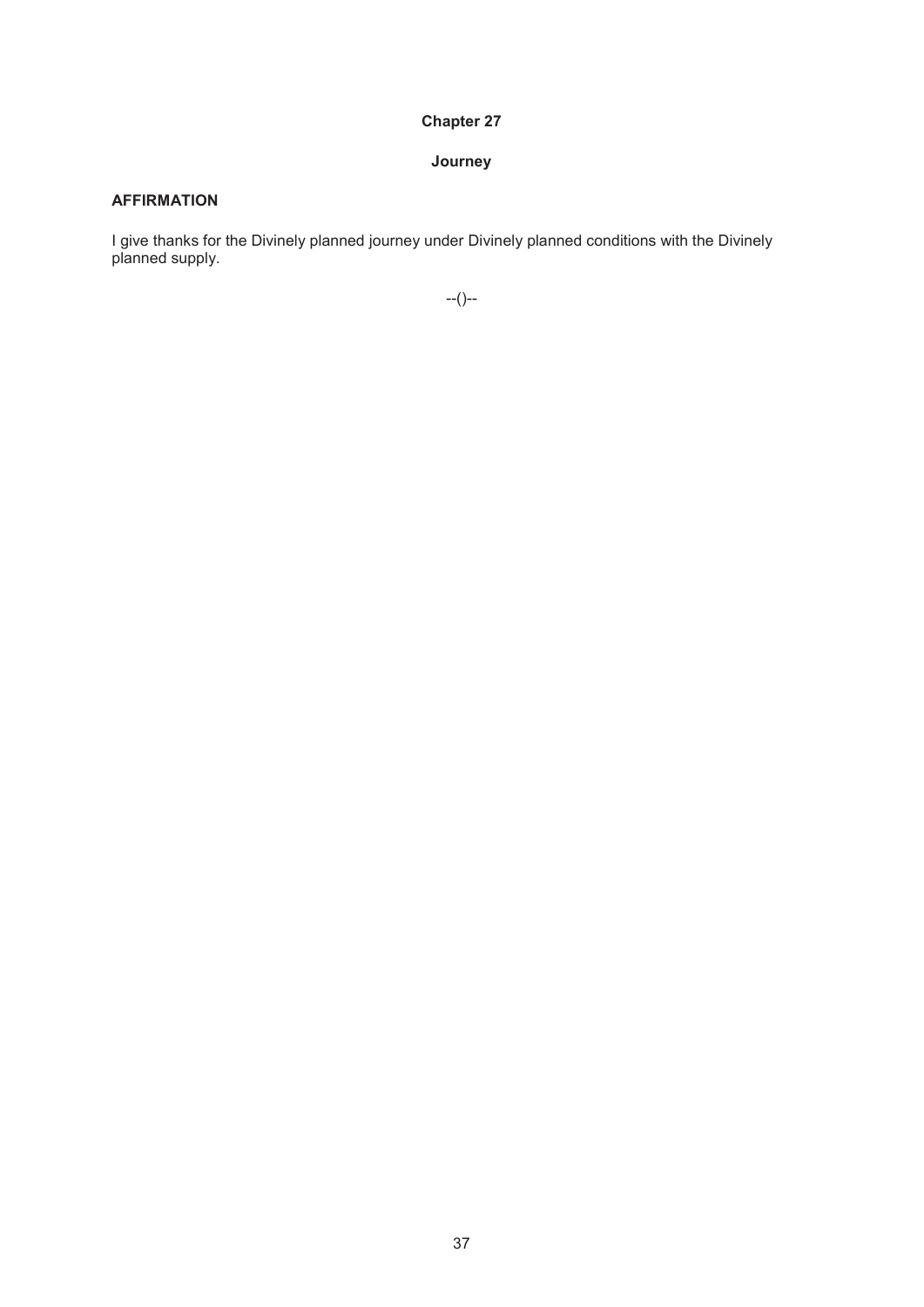#### **Miscellaneous**

The thing you dislike or hate will surely come upon you, for when man hates, he makes a vivid picture in the subconscious mind and it objectifies.

The only way to erase these pictures is through non-resistance.

(See *The Game of Life and How to Play It*, pages 30-38)

For example: A woman was interested in a man who told her repeatedly of his charming women cousins.

She was jealous and resentful and he passed out of her life.

Later on she met another man to whom she was much attracted. In the course of their conversation he mentioned some women cousins he was very fond of.

She resented it, then laughed, for here were her old friends "the cousins" back again.

This time she tried non-resistance. She blessed all the cousins in the Universe and sent them goodwill, for she knew if she didn't, every man she met would be stocked up with women relations.

It was successful for she never heard cousins mentioned again.

This is the reason so many people have unhappy experiences repeated in their lives.

I knew a woman who bragged of her troubles. She would go about saying to people; "I know what trouble is!" and then wait for their words of sympathy.

Of course, the more she mentioned her troubles, the more she had, for by her words she "was condemned."

She should have used her words to neutralize her troubles instead of to multiply them.

For example - had she said repeatedly: "I cast every burden upon the Christ within and I go free," and not voiced her sorrows, they would have faded from her life, for "by your words you are justified."

"I will give to thee the land that thou seest."

Man is ever reaping on the external what he has sown in his thought world.

For example: A woman needed money and was walking along the street making the affirmation that God was her immediate supply.

She looked down and at her feet was a two dollar bill, which she picked up.

A man standing near (a watchman in a building), said to her: "Lady, did you pick up some money? I thought it was a piece of chewing-gum paper. A lot of people walked over it, but when you came it opened up like a leaf."

The others, thinking lack, had passed over it, but at her words of faith it unfurled.

So with the opportunities in life - one man sees, another passes by.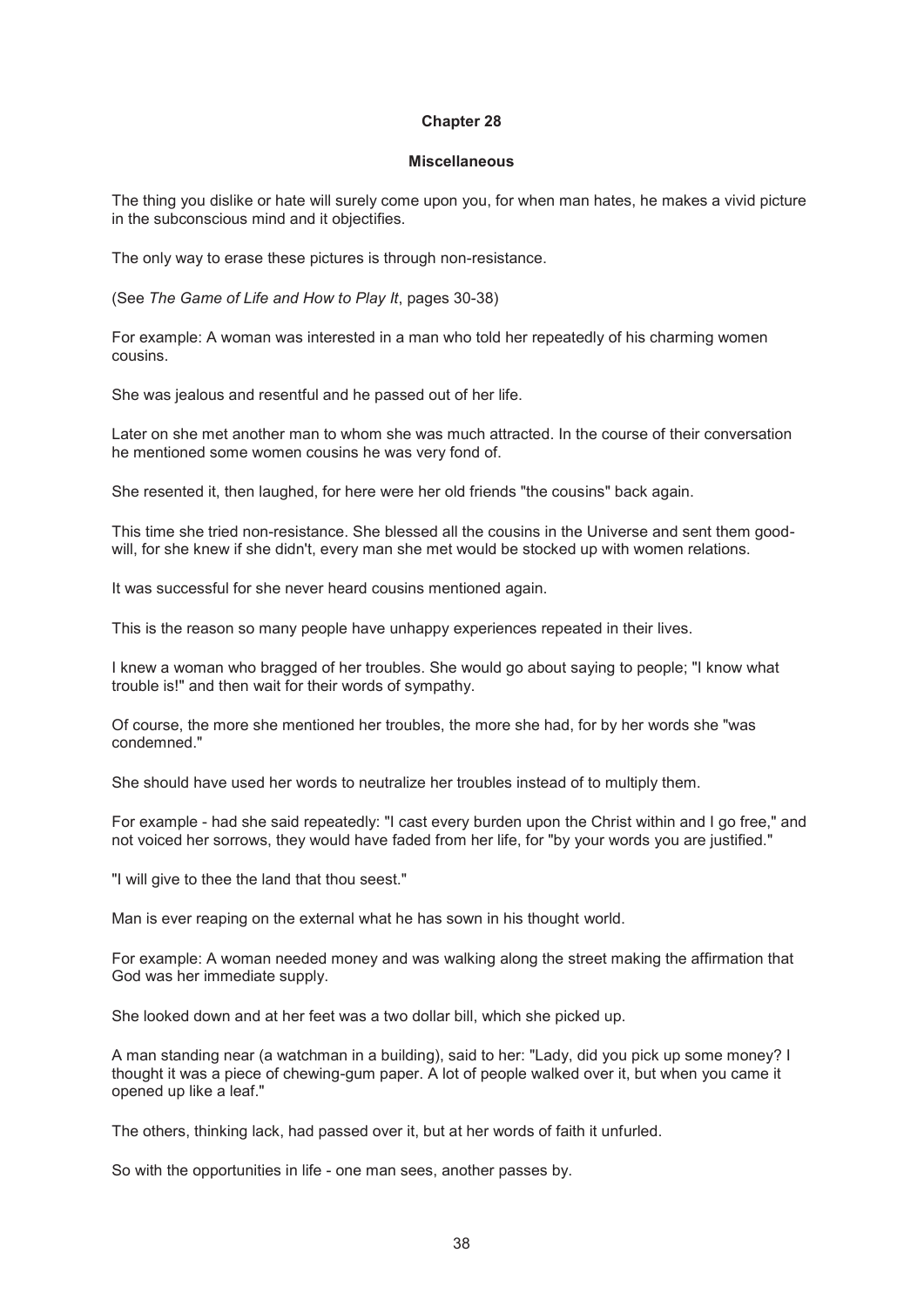"Faith without works (or action) is dead."

The student in order to bring into manifestation the answer to his prayer must show *active faith*.

For example: A woman came to me asking me to speak the word for the renting of a room.

I gave her the statement: "I give perfect thanks that the room is now rented to the right and perfect man for the right price, giving perfect satisfaction."

Several weeks elapsed but the room had not been rented.

I asked: "Have you shown active faith? Have you followed every hunch in regard to the room?"

She replied: "I had a hunch to get a lamp for the room, but I decided I couldn't afford it."

I said: "You'll never rent the room until you get the lamp, for in buying the lamp you are *acting your faith*, impressing the subconscious mind with *certainty*."

I asked: "What is the price of the lamp?"

She answered: "Four dollars." I exclaimed: "Four dollars standing between you and the perfect man!"

She became so enthusiastic, she bought *two* lamps.

About a week elapsed and in walked the perfect man. He did not smoke and paid the rent in advance and fulfilled her ideal in every way.

Unless you become as a little child and dig your ditches you shall in no wise enter the Kingdom of manifestation.

(See *The Game of Life and How to Play It*, page 17.)

Without the vision my people perish." Unless man has some objective, some Promised Land to look forward to, he begins to perish.

We see it so often in small country towns, in the men who sit around a stove all winter, who "Ain't got no ambition."

Within each one is an undiscovered country, a gold mine.

I knew a man in a country town called "Magnolia Charlie," because he always found the first magnolia in the spring.

He was a shoemaker, but every afternoon left his work to go to the station to meet the four-fifteen train, from a distant city.

They were the only romances in his life, the first magnolia and the four-fifteen train.

He felt vaguely the call of the vision in the superconscious mind.

No doubt, the Divine Design for him included travel and perhaps he was to become a genius in the plant world.

Through the spoken word the Devine Design may be released and each one fulfill his destiny.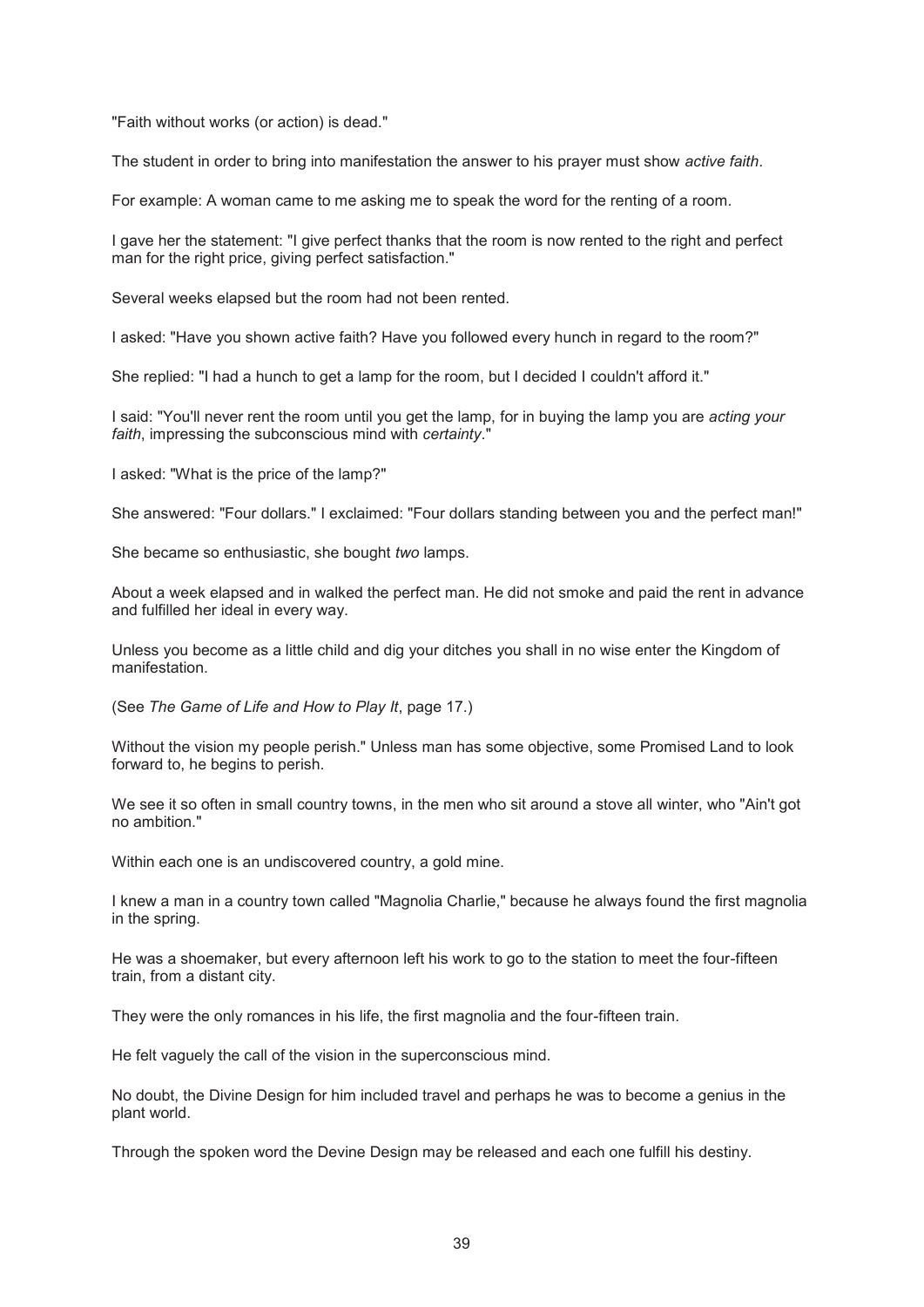Affirmation: "I now see clearly the perfect plan of my life. Divine enthusiasm fires me and I now fulfill my Destiny."

The Spiritual attitude towards money is to know that God is Man's supply, and that he draws it from the abundance of the spheres, through his faith and spoken word.

When man realizes this he loses all greed for money, and is fearless in letting it go out.

With his magic purse of the Spirit, his supply is endless and immediate, and he knows also that giving precedes receiving.

For example: A woman came to me asking me to speak the word for five hundred dollars by the first of August. (It was then about the first of July.)

I knew her very well, and said: "The trouble with you is you don't give enough. You must open your channels of supply by giving.

She had accepted an invitation to visit a friend and did not want to go on account of the formality.

She said, "Please treat me to be polite for three weeks, and I want to get away as soon as possible, and be sure to speak the word for the five hundred dollars."

She went to the friend's house, was unhappy and restless and tried continually to leave, but was always persuaded to stay longer.

She remembered my advice, however, and gave the people about her presents. Whenever possible she made a gift.

It was nearing the first of August and no signs of the five hundred dollars, and no way of escape from the visit.

The last day of July she said: "Oh God! maybe I haven't given enough!" So she tipped all the servants more than she had intended.

The first of August, her hostess said to her: "My dear, I want to make you a gift," and she handed her a check for five hundred dollars!

God works in unexpected ways his wonders to perform.

### **Affirmations**

God is incapable of separation or division: therefore, my good is incapable of separation or division. I am one with my undivided good.

All that is mine by Divine Right is now released and reaches me in a perfect way under Grace.

God's work is finished now and must manifest.

I serve only faith and my unlimited substance is made manifest.

I am disturbed by appearances. I trust in God -- and He now brings to me the desires of my heart.

My good now overtakes me in a surprising way.

The Divine Plan of my life cannot be tampered with. It is incorruptible and indestructible. It awaits only my recognition.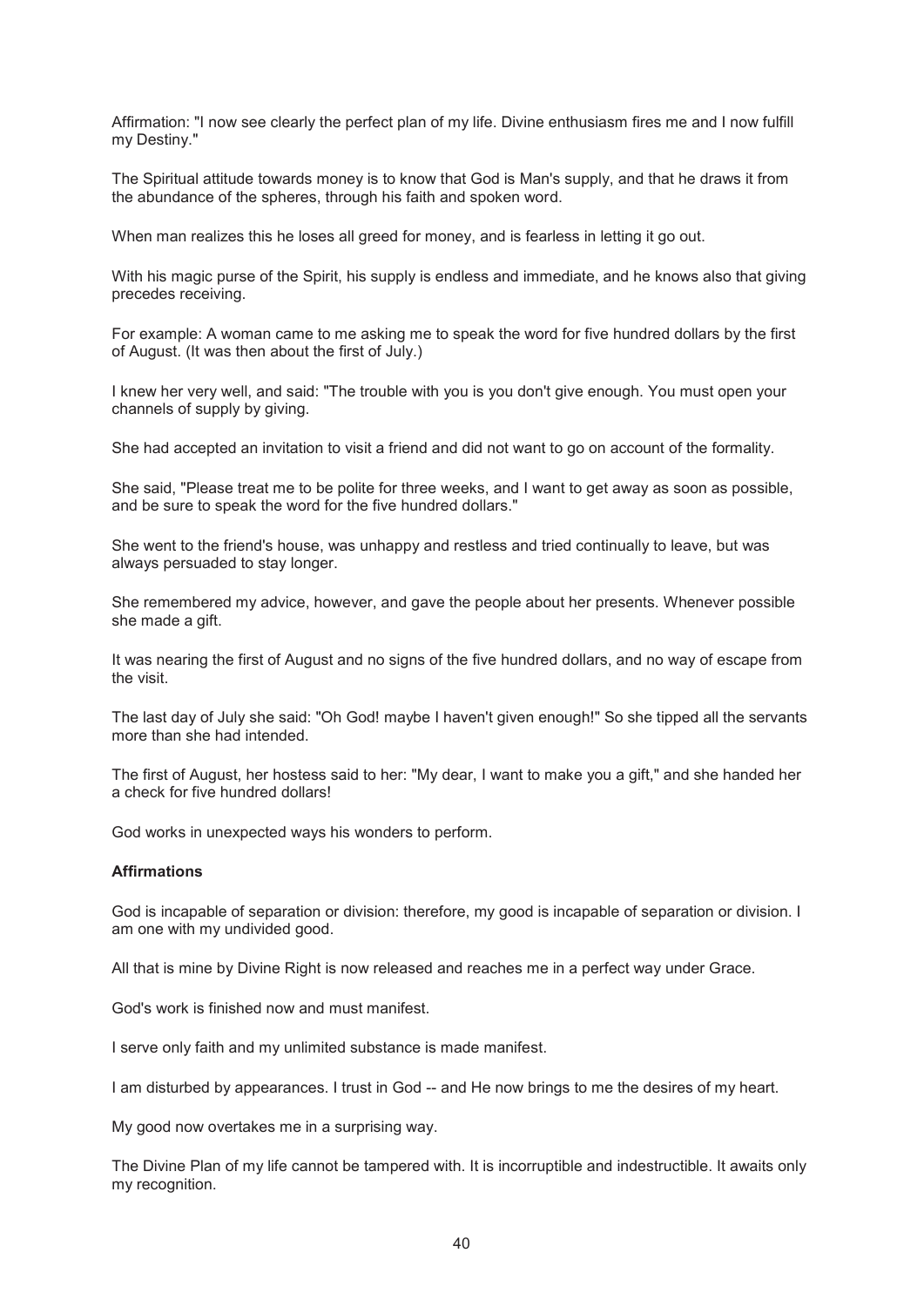There is no there---there is only here.

Reveal to me the way, let me see clearly the blessing which Thou hast given me.

Let Thy blessed will be done in me this day.

Hunches are my hounds of Heaven--they lead me in the perfect way.

All things I seek are now seeking me.

Divine Activity is now operation in my mind, body and affairs, whether I see it or not.

Since I am one with the Only Presence, I am one with my heart's desire.

I now have the single eye of the Spirit and see only completion.

I am a perfect idea in Divine Mind and I am always in my right place doing my right work at the right time for the right pay.

The Columbus in you will see you through.

I am an irresistible magnet for checks, bills and currency, for everything that belongs to me by Divine Right.

Thou in me art completion. As I have asked I must receive.

The law of God is the law of increase and I give thanks for increase under grace in perfect ways. I dwell in a sea of abundance. I see clearly my inexhaustible supply. I see clearly what to do.

My "World of the Wondrous" now swings into manifestation and I enter my Promised Land under grace!

Great peace have I who love they law of nonresistance and nothing shall offend me.

Thou in me art Inspiration, Revelation and Illumination.

 $-(-)$